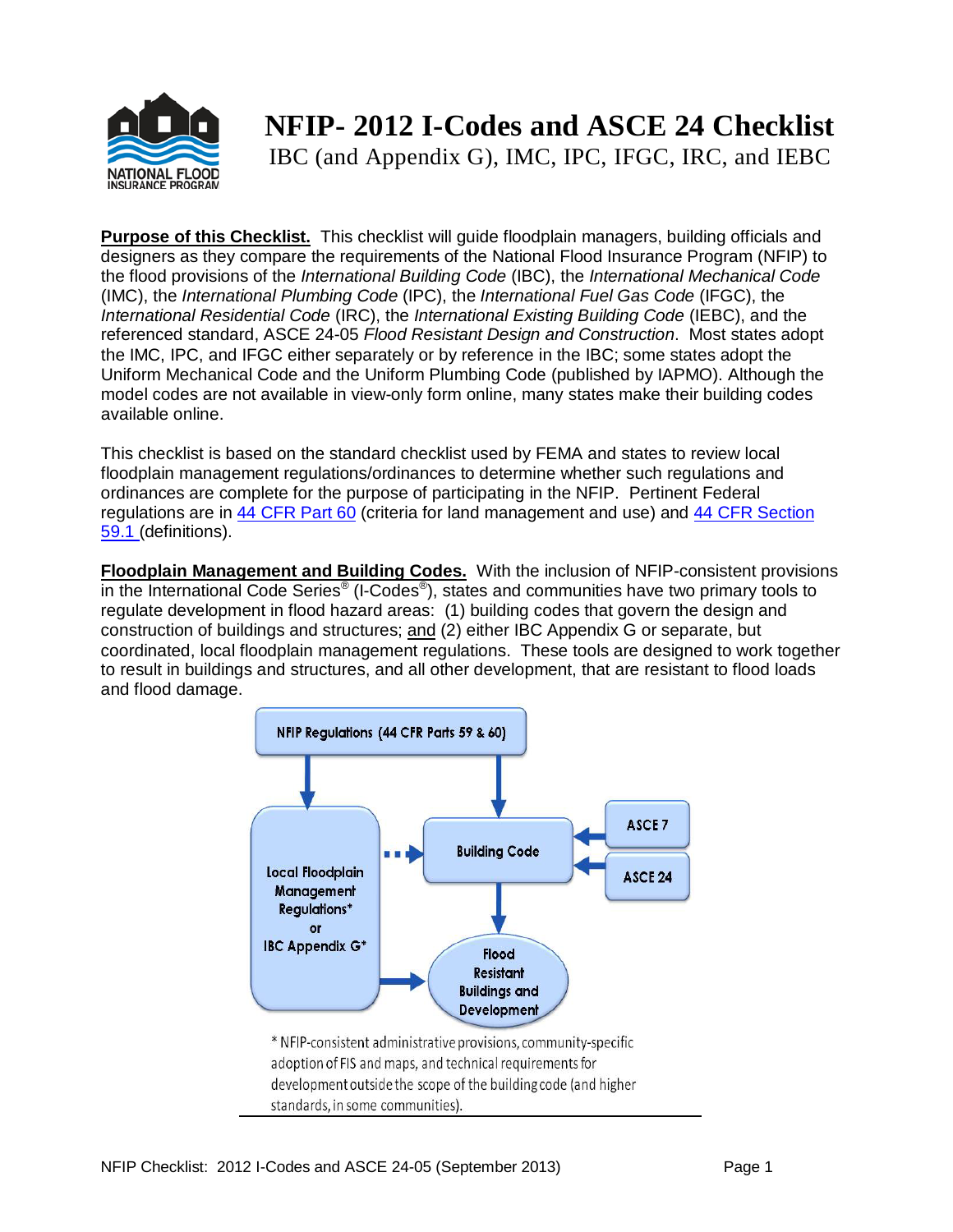## **Relationship between the I-Codes and Local Floodplain Management Regulations or IBC**

**Appendix G.** When states and communities adopt and enforce the flood provisions of the I-Codes, they must ensure full consistency with the NFIP requirements for buildings and structures. Of particular note, care must be taken to ensure that:

- 1. Work on existing buildings and structures is regulated (see notes below);
- 2. Buildings, structures and facilities that a state may specify are exempt from the requirements of the code (most common are agricultural structures) and work that is explicitly exempt from the requirement to obtain a permit (see IBC 105.2 and IRC 105.2) are still required to be regulated in accordance with the NFIP if located in flood hazard areas. Buildings, structures, and facilities exempt from the requirements of the code must either be addressed by local regulations or by amending Appendix G. One way to effectively address this shortfall is to specify in local regulations or in Appendix G that buildings and structures in flood hazard areas that are exempt from the code shall comply with ASCE 24;
- 3. State or local amendments, if any, do not weaken the flood provisions of the model codes;
- 4. If Chapter 1 of IBC and Chapter 1 of IRC are not adopted by the state or local jurisdiction, then the administrative provisions related to flood hazard areas contained therein must incorporated in locally-adopted administrative provisions or by ensuring that all necessary administrative provisions are contained in IBC Appendix G; and
- 5. If IBC Appendix G is not adopted, requirements comparable to those in Appendix G are adopted in local floodplain management regulations.

With the caveat that the above-listed items need to be examined to ensure full consistency with the NFIP, there are three ways that the I-Codes are used to meet the requirements for participation in the NFIP:

- 1. Adopt the IBC with Appendix G and IRC, and for existing buildings, either retain IBC Chapter 34 or adopt the IEBC.
- 2. Adopt code-coordinated companion floodplain management regulations and adopt the IBC (without Appendix G) and IRC, and for existing buildings, either retain IBC Chapter 34 or adopt the IEBC.
- 3. Adopt one or more of the I-Codes and continue to use NFIP-compliant, locally-adopted "stand-alone" floodplain management regulations, allowing the "more restrictive prevails" concept to apply. The caution is that having two regulatory instruments govern the same activities can result in conflicting provisions and perpetuate confusion. States need to determine if this is acceptable, especially those states that specify that only the building code governs the design and construction of buildings which may effectively void building requirements in local floodplain management regulations. Communities with higher standards, especially communities that participate in the NFIP Community Rating System, should determine if a conflict between the requirements of the building codes would effectively void locally-adopted higher standards. In general, allowing known conflicts to remain unresolved is discouraged because it could result in regulations that are unenforceable.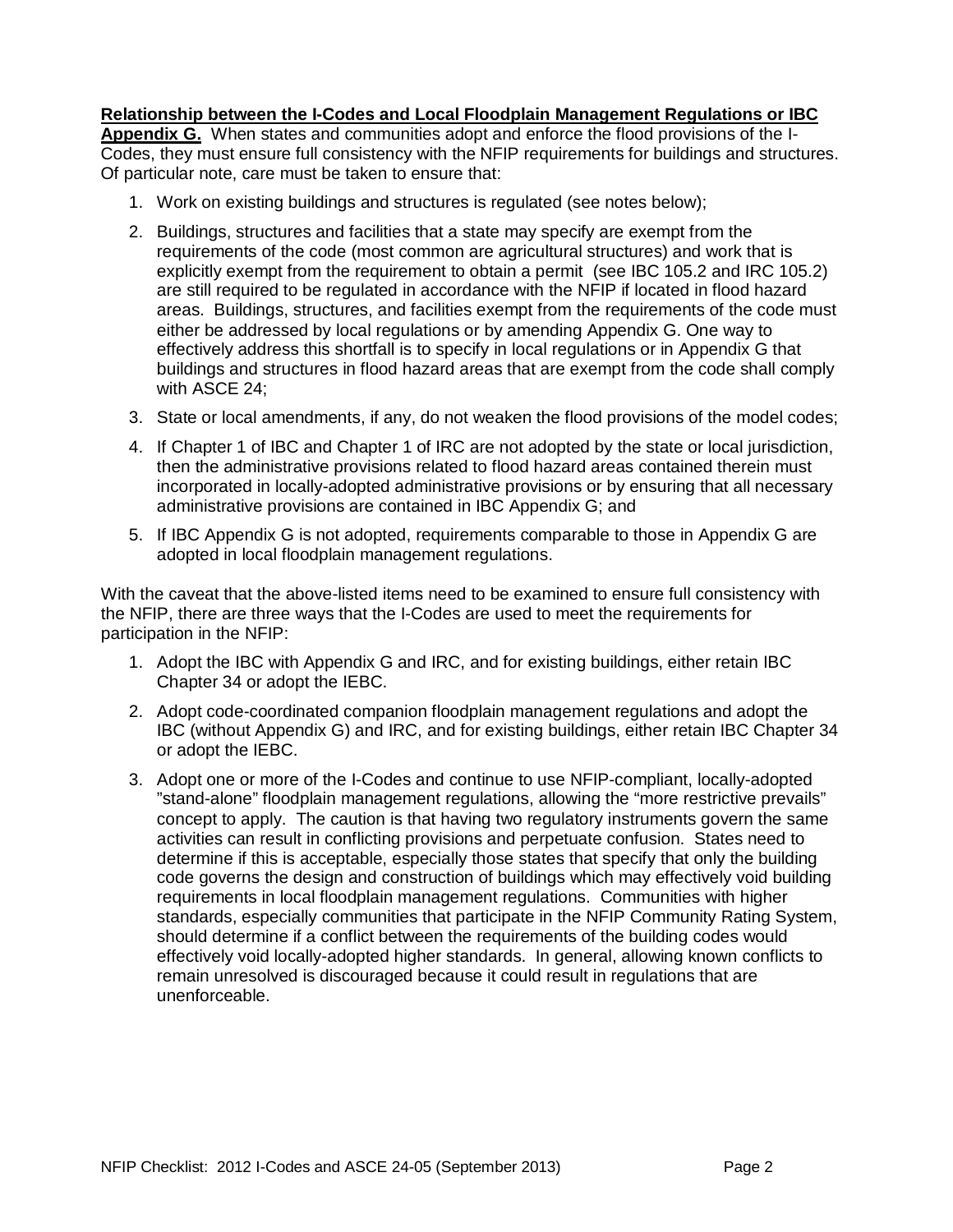**Notes on Existing Buildings.** The IBC includes Chapter 34, Existing Buildings. Some states and communities rely on this chapter to regulate work on existing buildings and do not adopt the IEBC. Some states and communities adopt IEBC while also retaining IBC Chapter 34, and other states and communities adopt IEBC and delete IBC Chapter 34. The IRC applies to the construction of new dwellings as well as work on existing dwellings, including "alteration, movement, enlargement, replacement, repair, equipment, use and occupancy, location, removal and demolition" (R101.2 Scope). For completeness, the checklist includes citations from both IBC Chapter 34 and IEBC.

**Relationship between the I-Codes and ASCE 24.** ASCE 24-05 is a consensus standard that has been referenced by the I-Codes since 2006 (an earlier edition of ASCE 24 was referenced by the 2000 and 2003 I-Codes). ASCE 24 is referenced by the IRC. Dwellings in floodways are required to comply with ASCE 24 and design professionals may use ASCE 24 as an alternative to the specific IRC provisions for dwellings in coastal high hazard areas. FEMA prepared ["Highlights of ASCE 24-05,](http://www.fema.gov/library/viewRecord.do?id=3515)" a summary of the provisions in the standard. The next edition of ASCE 24 is due in late 2013 and will be referenced by the 2015 I-Codes. ASCE 24 is not available in view-only form.

Revisions of ASCE 24 are developed by a balanced committee that includes design professionals, building professionals, manufacturers, government officials, and academic representatives. The committee is not required to mimic NFIP requirements for buildings and structures and thus has incorporated a number of provisions that are "higher standards." Many provisions are more detailed and specific than NFIP requirements, while some exceed the minimum NFIP requirements to achieve the desired building performance when exposed to flooding. The committee takes care not to reduce the requirements below the NFIP minimums.

The IBC Section 1612 does not contain the specific requirements for buildings and structures in flood hazard area. Rather, Section 1612.4 references ASCE 24 and ASCE 24 contains the specific design and construction requirements for buildings and structures in flood hazard areas.

Some states and communities use IBC Chapter 34 to regulate work on existing buildings, including alteration, repair, addition, and change of occupancy. Other states and communities adopt IEBC to regulate work on existing buildings. In both IEBC and Chapter 34, specific sections apply in flood hazard areas and specify that if the work constitutes substantial improvement or repair of substantial damage, the work shall comply with the flood design requirements for new construction and all aspects of existing buildings shall be brought into compliance with the requirements for new construction. The scope IRC includes work that can only be performed on existing dwellings (i.e., additions, alterations, repairs). The IBC flood design requirements for new construction are in Section 1612, which refers to ASCE 24 for the specific requirements; in the IRC, the requirements for new construction are primarily in Section R322..

ASCE 24 does not contain administrative provisions. Such provisions are found in IBC Chapter 1 (and IBC Appendix G, if adopted), IRC Chapter 1 and locally-adopted floodplain management regulations (especially if IBC Appendix G is not adopted). Administrative provisions include such matters as duties and powers of the floodplain administrator/code official, determination of substantial improvement/substantial damage, adoption of maps and studies, variances, contents of site plans and construction documents, inspections, identification of flood hazard areas and design flood elevations, evaluations related to encroachment in floodways and flood hazard areas with BFEs but without floodways. IBC Appendix G or the local floodplain management regulations will specify requirements for development that is not within the scope of the codes, such as subdivisions, site improvements, manufactured homes, recreational vehicles, tanks, other building work, temporary structures and storage, and utility and miscellaneous structures.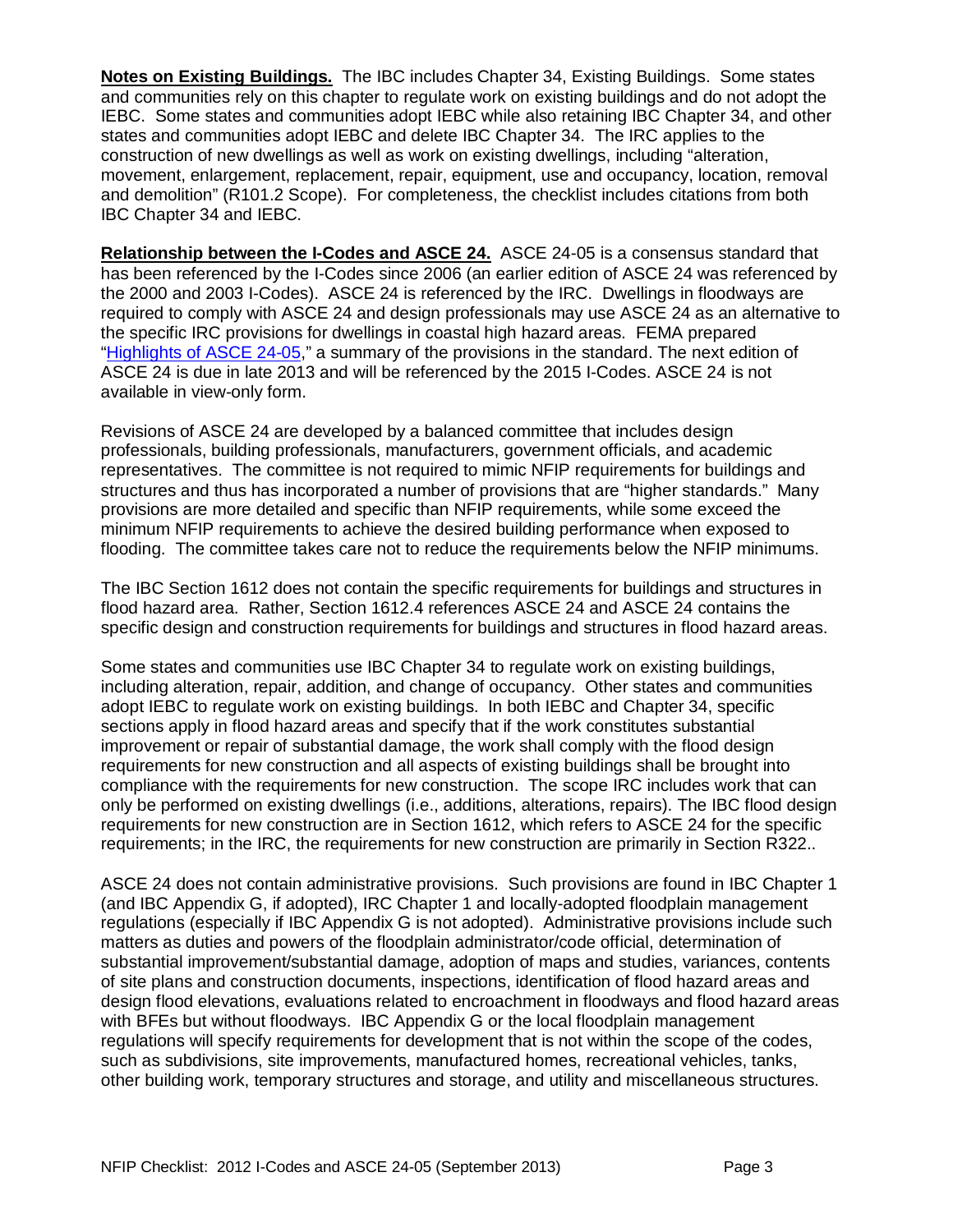**Other Information Sources.** The following resource documents were prepared by FEMA and are available at [http://www.fema.gov/building-science/building-code-resources:](http://www.fema.gov/building-science/building-code-resources)

- Flood Resistant Provisions of the 2009 and 2012 International Code Series (excerpts of the flood provisions)
- Highlights of ASCE 24-05, Flood Resistant Design and Construction
- Provisions of the 2009 I-Codes and ASCE 24 Compared to the NFIP (summarizes where the codes/ASCE 24 have higher and more specific requirements)
- Higher Standards and More Specific Requirements than the Minimum Requirements of the NFIP, a paper that summarizes the provisions of the I-Codes that are more detailed or that exceed the NFIP minimums
- [Reducing Flood Losses Through the International Code Series.](http://www.fema.gov/library/viewRecord.do?id=2094) The  $4<sup>th</sup>$  edition (in development) will include detailed description of the step-by-step process to coordinate local floodplain management regulations with the I-Codes.

**Organization of the Checklist:** The checklist has two parts. Definitions start on page 16. With respect to the NFIP Requirements:

- The left column of the checklist shows short statements of the NFIP requirements, with the specific citations (for complete provisions, refer to the actual language in 44 CFR 59 and 60).
- The middle column of the checklist shows the I-Code sections that include requirements to meet or exceed the NFIP requirements.
- The right column of the checklist shows the provisions of ASCE 24-05 that include requirements to meet or exceed the NFIP requirements for buildings and structures.
- The note "See ordinance/code" means the provision needs to be included in local floodplain management regulations, in the administrative provisions of the codes, and/or in IBC Appendix G (if adopted).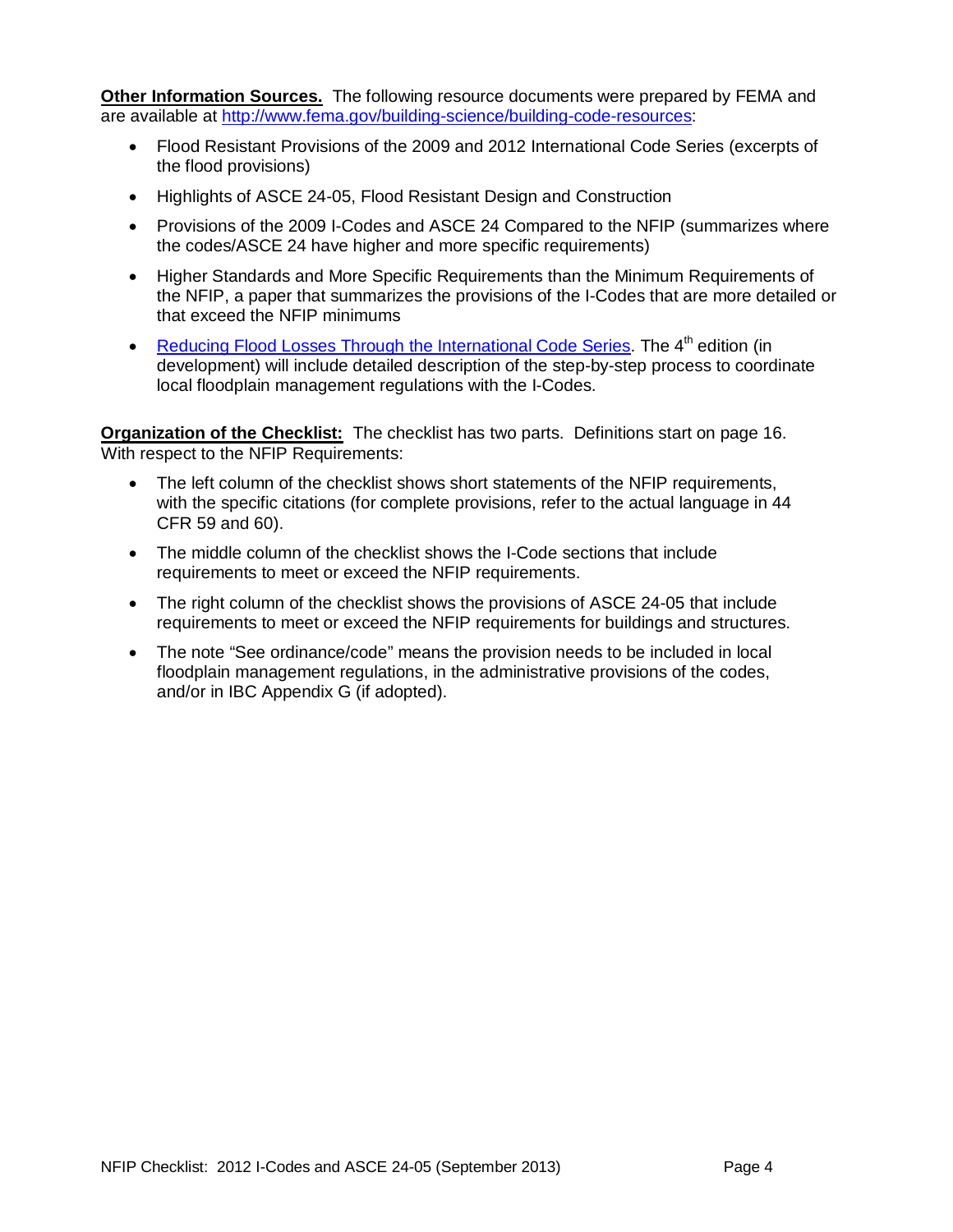## **NFIP- 2012 I-Codes and ASCE 24 Checklist – NFIP Requirements**

IBC (and Appendix G), IMC, IPC, IFGC, IRC, and IEBC

| <b>Required provisions [NFIP citations]</b>                                                                                                                                                                | 2012 I-Codes (IBC & Appendix G,<br>IMC, IPC, IFGC, IRC, and IEBC)                                                                                                                   | <b>ASCE 24-05</b>                                     |
|------------------------------------------------------------------------------------------------------------------------------------------------------------------------------------------------------------|-------------------------------------------------------------------------------------------------------------------------------------------------------------------------------------|-------------------------------------------------------|
| 1. Citation of Statutory Authorization. [59.22(a)(2)]                                                                                                                                                      | In state authorizing/adoption or<br>community's adopting ordinance                                                                                                                  | ASCE 24 does not include<br>administrative provisions |
| Purpose section citing health, safety, and welfare reasons for adoption.<br>2.<br>[59.22(a)(1)]                                                                                                            | 101.3<br>G101.2<br>R <sub>101.3</sub><br>EB101.3                                                                                                                                    | ASCE 24 does not include<br>administrative provisions |
| 3. Definitions [59.1]                                                                                                                                                                                      | See page 15, below                                                                                                                                                                  | See page 15, below                                    |
| 4. Adopt or reference correct Flood Insurance Rate Map (and where applicable,<br>Flood Boundary Floodway Map) and date. [60.2(h)]                                                                          | 1612.3<br>Table R301.2(1)<br>Note: both reference revisions of<br>FIS and FIRMs; this provision does<br>not override individual state<br>limitations on "auto-adoption" of<br>maps. | ASCE 24 does not include<br>administrative provisions |
| Adopt or reference correct Flood Insurance Study and date. [60.2(h)]<br>5.                                                                                                                                 | 1612.3<br>G102.2<br>Table R301.2(1)                                                                                                                                                 | ASCE 24 does not include<br>administrative provisions |
| 7. Adequate enforcement provisions including a violations/penalty section specifying<br>community actions to assure compliance. $[60.2(e)]$                                                                | 114<br>G101.4<br>R113                                                                                                                                                               | ASCE 24 does not include<br>administrative provisions |
| Abrogation and Greater Restriction section (provide that floodplain<br>8.<br>management regulations take precedence over any less restrictive conflicting<br>local laws, ordinances or codes). $[60.1(b)]$ | In community's adopting ordinance                                                                                                                                                   | ASCE 24 does not include<br>administrative provisions |
| Disclaimer of Liability (Degree of flood protection required by the ordinance is<br>9.<br>considered reasonable but does not imply total flood protection.)                                                | In community's adopting ordinance                                                                                                                                                   | ASCE 24 does not include<br>administrative provisions |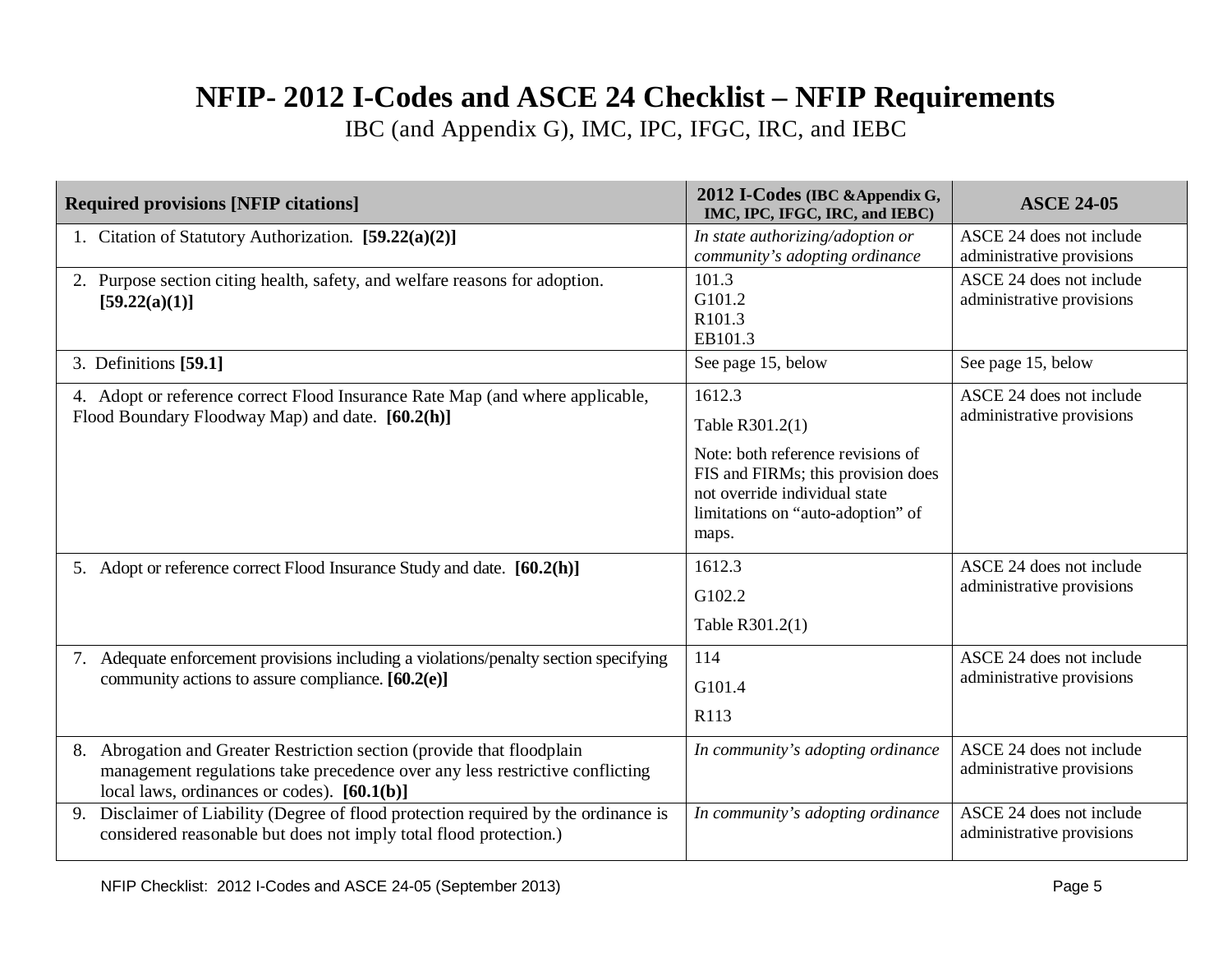| 10. | Severability section. (If any section, provision or portion of the ordinance is<br>deemed unconstitutional or invalid by a court, the remainder of the ordinance<br>shall be effective.)                                                 | In community's adopting ordinance                       | ASCE 24 does not include<br>administrative provisions |
|-----|------------------------------------------------------------------------------------------------------------------------------------------------------------------------------------------------------------------------------------------|---------------------------------------------------------|-------------------------------------------------------|
| 11. | Framework for administering the ordinance (permit system, establish office for<br>administering the ordinance, <i>recordkeeping</i> , etc.) $[59.22(b)(1)]$                                                                              | <b>IBC</b> Chapter 1<br>G103; G104                      | ASCE 24 does not include<br>administrative provisions |
|     |                                                                                                                                                                                                                                          | IRC Chapter 1; R104<br>IEBC Chapter 1; EB104            |                                                       |
|     | Designate title of community Floodplain Administrator [59.22 (b)]                                                                                                                                                                        | 104.1<br>G103.1                                         | ASCE 24 does not include<br>administrative provisions |
|     |                                                                                                                                                                                                                                          | R <sub>104.1</sub><br>In community's adopting ordinance |                                                       |
|     |                                                                                                                                                                                                                                          | if other than the Building Official                     |                                                       |
| 13. | Requirement to submit new technical data: within 6 months, notify FEMA of<br>changes in the base flood elevation by submitting technical or scientific data so<br>insurance & floodplain management can be based on current data. [65.3] | See ordinance                                           | ASCE 24 does not include<br>administrative provisions |
| 14. | Variance section with evaluation criteria & insurance notice. $[60.6(a)]$                                                                                                                                                                | 104.10.1                                                | ASCE 24 does not include<br>administrative provisions |
|     |                                                                                                                                                                                                                                          | G105<br>R104.10; R112.2.2                               |                                                       |
|     |                                                                                                                                                                                                                                          | EB104.10.1                                              |                                                       |
| 15. | For adopted ordinance: Signature of Appropriate Official & Certification. [59.22(3)]<br>Date ordinance adopted: __ Effective Date __ Ord. #_                                                                                             | In community's adopting ordinance                       | ASCE 24 does not include<br>administrative provisions |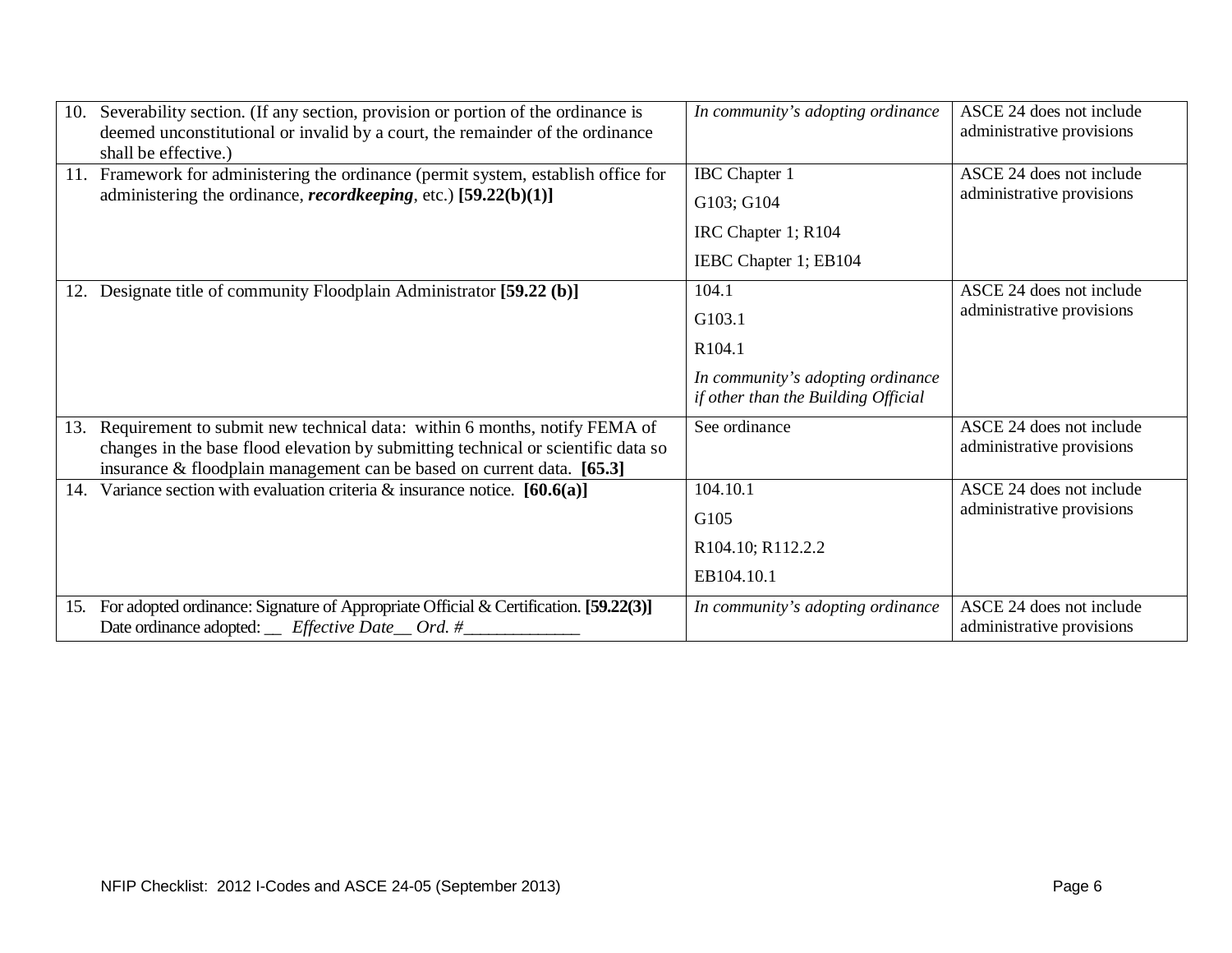| $60.3(a)$ When no SFHA's have been identified, no water surface elevation<br>data has been provided, and floodways and coastal high hazards areas<br>have not been identified and the community applies for participation in<br>the NFIP, the following are required: | 2012 I-Codes (IBC & Appendix<br>G, IRC, and IEBC)                                                                                                                                                                                                                                                                                                                                        | <b>ASCE 24-05</b>                                     |
|-----------------------------------------------------------------------------------------------------------------------------------------------------------------------------------------------------------------------------------------------------------------------|------------------------------------------------------------------------------------------------------------------------------------------------------------------------------------------------------------------------------------------------------------------------------------------------------------------------------------------------------------------------------------------|-------------------------------------------------------|
| 16. Require permits for all proposed construction or other development including<br>placement of manufactured homes. $[60.3(a)(1)]$                                                                                                                                   | $101.2$ ; $105.1$ ; $105.2$<br>G101.3; G104.1; G301<br>(subdivisions); G401 (site<br>improvement); G501 (manufactured<br>homes); G601 (recreational<br>vehicles); G701 (tanks); G801<br>(accessory strs & other); G901<br>(temp strs/storage); G1001(utility $\&$<br>misc use group U)<br>R101.2; R102.7; R105.1; R105.2;<br>R105.3.1.1; R106.1.3; R301.2.4;<br>R322<br>EB101.2; EB105.1 | ASCE 24 does not include<br>administrative provisions |
| 17. Assure that all other State and Federal permits are obtained. $[60.3(a)(2)]$                                                                                                                                                                                      | 102.2<br>G103.2<br>R102.2                                                                                                                                                                                                                                                                                                                                                                | ASCE 24 does not include<br>administrative provisions |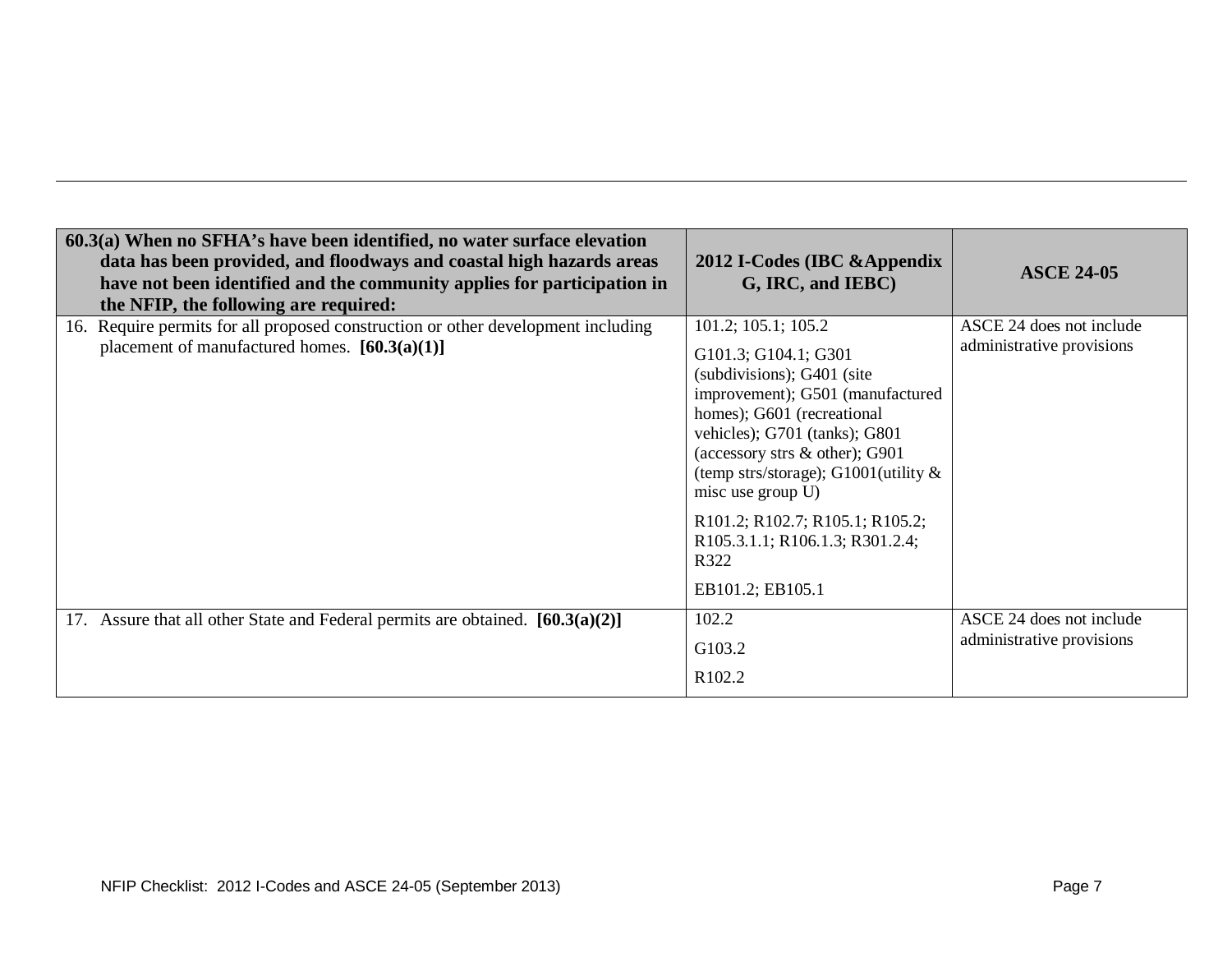| 18. Review permits to assure sites are reasonably safe from flooding and require<br>performance for new construction and substantial improvements in flood-prone<br>areas: $[60.3(a)(3)]$ | 107.2.5; 1612.1; 1804.4(1); 3403.1;<br>3403.2; 3404.2; 3404.5; 3409.2<br>G101.2; G101.3; G103.1; G104.2                          | ASCE 24 does not include<br>administrative provisions                |
|-------------------------------------------------------------------------------------------------------------------------------------------------------------------------------------------|----------------------------------------------------------------------------------------------------------------------------------|----------------------------------------------------------------------|
|                                                                                                                                                                                           | R106.1.3; R301.1; R301.2.4;<br>R322                                                                                              |                                                                      |
|                                                                                                                                                                                           | EB501.3; EB506.2.4; EB601.3;<br>EB701.2; EB801.3; EB1003.5;<br>EB1101.3.5; EB1202.6;<br>EB1301.3.3 (all by reference to<br>1612) |                                                                      |
| (a) Anchoring (including manufactured homes) to prevent floatation, collapse,<br>or lateral movement. $[60.3(a)(3)(i)]$                                                                   | 1603.1; 1603.1.7; 1605.2.2;<br>1605.3.1.2; 16.2.1; 1612.4 (ASCE<br>24)                                                           | 1.5.1; 1.5.3; 1.5.5; 1.6; 2.4; 2.5;<br>4.5.1; 4.5.7; 4.8; 7.4.1; 9.6 |
|                                                                                                                                                                                           | G501.2; G701.2; G801.1; G901;<br>G1001.2                                                                                         |                                                                      |
|                                                                                                                                                                                           | R301.1; R301.2.4; R322.1.2;<br>R322.1.9; R322.2; R322.3                                                                          |                                                                      |
|                                                                                                                                                                                           | EB: by reference to 1612 (see<br>sections listed in Row 18)                                                                      |                                                                      |
| (b) Use of flood-resistant materials. $[60.3(a)(3)(ii)]$                                                                                                                                  | 801.5; 1403.5; 1612.4 (ASCE 24)                                                                                                  | Section 5; 6.2; 6.3; 7.5; 8.1; 9.1                                   |
|                                                                                                                                                                                           | G103                                                                                                                             |                                                                      |
|                                                                                                                                                                                           | R322.1.8                                                                                                                         |                                                                      |
|                                                                                                                                                                                           | EB: by reference to 1612 (see<br>sections listed in Row 18)                                                                      |                                                                      |
| (c) Construction methods/practices that minimize flood damage.                                                                                                                            | 1612.1. 1612.4 (ASCE 24)                                                                                                         | ASCE 24 as a whole                                                   |
| [60.3(a)(3)(iii)]                                                                                                                                                                         | R322.1.3                                                                                                                         |                                                                      |
|                                                                                                                                                                                           | EB: by reference to 1612 (see<br>sections listed in Row 18)                                                                      |                                                                      |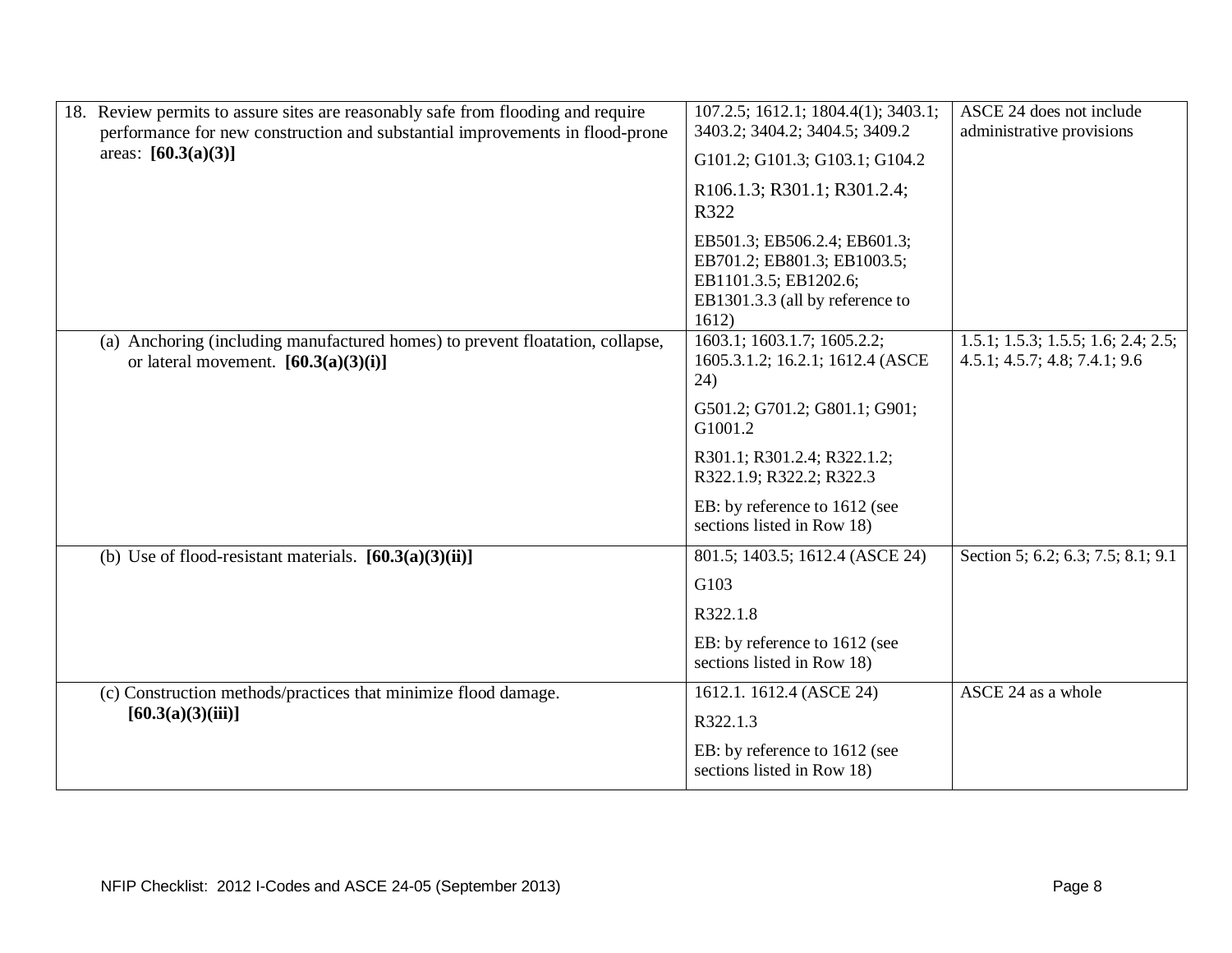|     | (d) Electrical, heating, ventilation, plumbing, air conditioning equipment, and<br>other service facilities designed and/or located to prevent water entry or<br>accumulation. $[60.3(a)(3)(iv)]$ | 1612.4 (ASCE 24); 3001.2; also see<br>IMC, IPC, IFGC<br>R322.1.6; RM1301.1.1; RM1401.5;<br>RM1601.4.9; RM1701.2;<br>RM2001.4; RM2201.6; RG2404.7;<br>RP2601.3; RP2705.1; RP3001.3;<br>RP3101.5<br>EB: by reference to 1612 (see<br>sections listed in Row 18) | 4.6.1; Section 7                    |
|-----|---------------------------------------------------------------------------------------------------------------------------------------------------------------------------------------------------|---------------------------------------------------------------------------------------------------------------------------------------------------------------------------------------------------------------------------------------------------------------|-------------------------------------|
| 19. | Review subdivision proposals and development proposals to assure that: (a)<br>Such proposals minimize flood damage. $[60.3(a)(4)(i)]$                                                             | G301.1; G301.2 (subdivisions)                                                                                                                                                                                                                                 | Not within the scope of ASCE<br>24. |
|     | (b) Public utilities and facilities are located $\&$ constructed so as to minimize<br>flood damage. $[60.3(a)(4)(ii)]$                                                                            | G301.1 (subdivisions); G401 (site<br>improvement)                                                                                                                                                                                                             | Chapter 7                           |
|     | (c) Adequate drainage is provided. $[60.3(a)(4)(iii)]$                                                                                                                                            | 1804.3                                                                                                                                                                                                                                                        | 1.4.2; 4.5.4                        |
|     |                                                                                                                                                                                                   | G301.1 (subdivisions); G401.5                                                                                                                                                                                                                                 |                                     |
|     |                                                                                                                                                                                                   | R401.3                                                                                                                                                                                                                                                        |                                     |
| 20. | Require new and replacement water supply and sanitary sewer systems to be<br>designed to minimize or eliminate infiltration. $[60.3(a)(5) \& (6)]$                                                | G301.1 (subdivisions); G401.3;<br>G401.4                                                                                                                                                                                                                      | 7.3                                 |
|     |                                                                                                                                                                                                   | R322.1.7; RP2602.2(1)                                                                                                                                                                                                                                         |                                     |
| 21. | Require on-site waste disposal systems be located to avoid impairment or                                                                                                                          | G301.1 (subdivisions); G401.3                                                                                                                                                                                                                                 | 7.3.4                               |
|     | contamination. $[60.3(a)(6)(ii)]$                                                                                                                                                                 | R322.1.7; RP2602.2(2)                                                                                                                                                                                                                                         |                                     |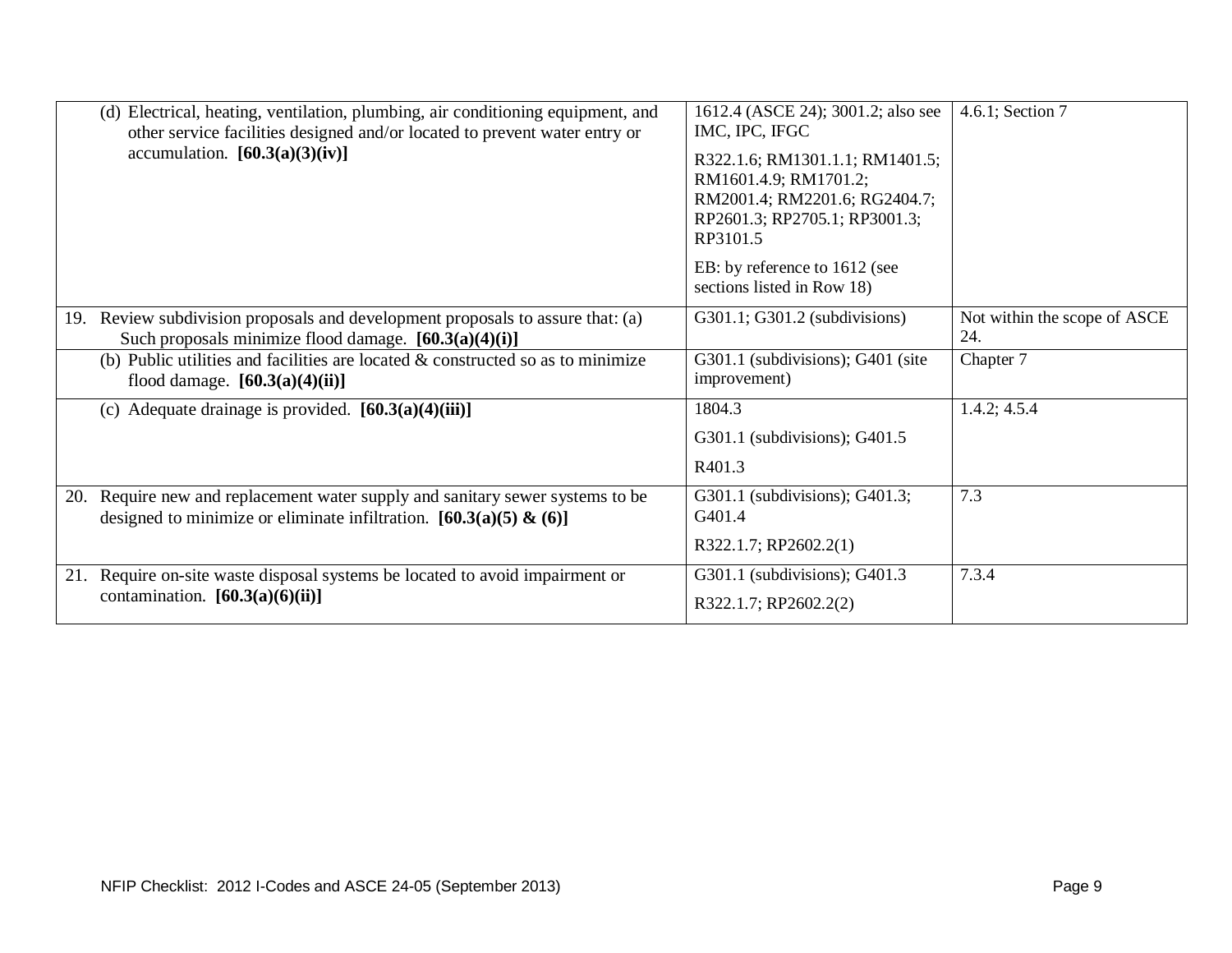| 60.3(b) When SFHA's are identified by the publication of a community's                                                                                                                                                                                                                                                  |                                                                                        |                                                        |
|-------------------------------------------------------------------------------------------------------------------------------------------------------------------------------------------------------------------------------------------------------------------------------------------------------------------------|----------------------------------------------------------------------------------------|--------------------------------------------------------|
| FHBM or FIRM, but water surface elevation data have not been<br>provided or a floodway or coastal high hazard area has not been<br>identified, then all the above ordinance provisions for $60.3(a)$ and the<br>following are required:                                                                                 | 2012 I-Codes (IBC & Appendix<br>G, IRC, and IEBC)                                      | <b>ASCE 24-05</b>                                      |
| 22. Require permits for all proposed construction and other development within<br>SFHAs on the FIRM. $[60.3(b)(1)]$                                                                                                                                                                                                     | Buildings only: 101.2 (see<br>exemptions); 105.1; 1612.1<br>Other Development: G101.3; | ASCE 24 does not include<br>administrative provisions  |
|                                                                                                                                                                                                                                                                                                                         | G104.1                                                                                 |                                                        |
|                                                                                                                                                                                                                                                                                                                         | 1-& 2-family homes and<br>townhomes only: R101.2; R322.1                               |                                                        |
|                                                                                                                                                                                                                                                                                                                         | EB101.2                                                                                |                                                        |
| 23. Require base flood elevation data for subdivision proposals or other<br>developments greater than 50 lots or 5 acres. $[60.3(b)(3)]$                                                                                                                                                                                | G301.2 (subdivisions regardless of<br>size)                                            | ASCE 24 does not include<br>administrative provisions. |
| 24. In A Zones, in the absence of FEMA BFE data and floodway data, obtain,<br>review and reasonably utilize base flood elevation and floodway data available<br>from available from a Federal, State, or other source as criteria for requiring                                                                         | 1612.3.1; 1612.3.2<br>G103.3                                                           | ASCE 24 does not include<br>administrative provisions. |
| new construction, substantial improvements, or other development in Zone A as<br>the basis for elevating residential structures to or above base flood level, for<br>floodproofing or elevating nonresidential structures to or above base flood level,<br>and for prohibiting encroachments in floodways. [60.3(b)(4)] | R106.3.1.1; R322.1.4.1                                                                 |                                                        |
| 25. Where BFE data are utilized, obtain and maintain records of lowest floor and<br>floodproofing elevations for new construction and substantial improvements.                                                                                                                                                         | 104.7; 110.3.3; 110.3.10.1;<br>$1612.5(1.1)$ , $(1.3)$ and $(2.1)$                     | ASCE 24 does not include<br>administrative provisions. |
| [60.3(b)(5)]                                                                                                                                                                                                                                                                                                            | G103.3; G103.8                                                                         |                                                        |
|                                                                                                                                                                                                                                                                                                                         | R104.7; R106.1.3(4); R109.1.3;<br>R109.1.6.1; R322.1.10                                |                                                        |
|                                                                                                                                                                                                                                                                                                                         | EB104.7; EB109.3.3                                                                     |                                                        |
| 26. In riverine areas, notify neighboring communities of watercourse alterations or<br>relocations. $[60.3(b)(6)]$                                                                                                                                                                                                      | G103.6                                                                                 | ASCE 24 does not include<br>administrative provisions. |
| 27. Maintain flood carrying capacity of altered or relocated watercourse.<br>[60.3(b)(7)]                                                                                                                                                                                                                               | G103.6.1                                                                               | ASCE 24 does not include<br>administrative provisions. |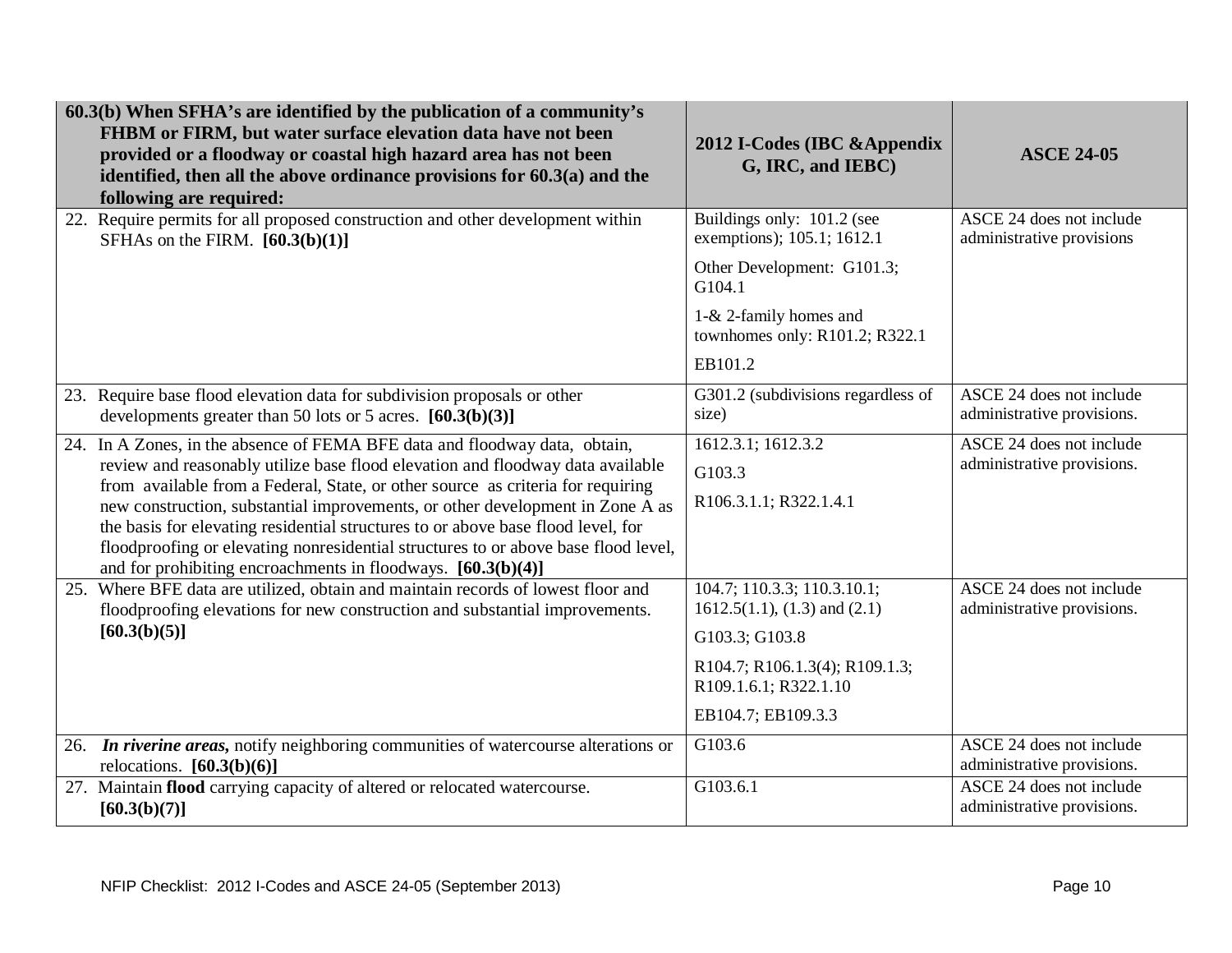| 28. Require all manufactured homes to be elevated and anchored to resist flotation,                                                                | G501                                                                   | Permanent foundations are                     |
|----------------------------------------------------------------------------------------------------------------------------------------------------|------------------------------------------------------------------------|-----------------------------------------------|
| collapse, or lateral movement. $[60.3(b)(8)]$                                                                                                      | R322.1.9                                                               | structures that may be subject<br>to ASCE 24. |
| 60.3(c) When final flood elevations, but no floodways or coastal high hazard                                                                       |                                                                        |                                               |
| areas have been provided on a community's FIRM, then all the above                                                                                 | 2012 I-Codes (IBC & Appendix                                           | <b>ASCE 24-05</b>                             |
| ordinance provisions for 60.3(a) & 60.3(b) and the following are                                                                                   | G, IRC, and IEBC)                                                      |                                               |
| required:                                                                                                                                          |                                                                        |                                               |
| 29. Require all new and substantially improved residential structures within A1-30,                                                                | Dfn DFE; 1612.1; 1612.4 (ASCE                                          | 1.5.2; 2.3 (specification of                  |
| AE, and AH Zones have their lowest floor (including basement) elevated to or                                                                       | 24); 1612.5(1.1); 1804.4(1); 3403.1;<br>3403.2; 3404.2; 3405.5; 3409.2 | flood depth in ordinance/code)                |
| above the BFE. $[60.3(c)(2)]$                                                                                                                      |                                                                        |                                               |
| In AO Zones, require that new and substantially improved residential structures<br>30.                                                             | R105.3.1.1; R301.2.4; R322.1.5;                                        |                                               |
| have their lowest floor (including basement) at or above the highest adjacent<br>grade at least as high as the FIRM's depth number. $[60.3(c)(7)]$ | R322.1.10; R322.2.1; R322.2.1(3);<br>R408.7                            |                                               |
|                                                                                                                                                    |                                                                        |                                               |
|                                                                                                                                                    | EB: by reference to 1612 (see                                          |                                               |
|                                                                                                                                                    | sections listed in Row 18)                                             |                                               |
| 31. Require that new and substantially improved nonresidential structures within                                                                   | Dfn DFE; 1612.1; 1612.4 (ASCE                                          | 1.5.2; 2.3; Section 6                         |
| A1-30, AE, and AH Zones have their lowest floor elevated or floodproofed to or                                                                     | 24); 1612.5(1.3); 3403.1; 3403.2;                                      | (specification of flood depth is              |
| above the base flood elevation. $[60.3(c)(3)]$                                                                                                     | 3404.2; 3404.5; 3409.2                                                 | done in administrative                        |
| In AO Zones, require new and substantially improved nonresidential structures<br>32.                                                               | EB: by reference to 1612 (see                                          | provisions)                                   |
| have their lowest floor elevated or completely floodproofed above the highest                                                                      | sections listed in Row 18)                                             |                                               |
| adjacent grade to at least as high as the depth number on the FIRM. $[60.3(c)(8)]$                                                                 |                                                                        |                                               |
| 33. Require that, for floodproofed nonresidential structures, a registered                                                                         | 1612.5(1.3)                                                            | ASCE 24 does not include                      |
| professional/architect certify that the design and methods of construction meet                                                                    |                                                                        | administrative provisions.                    |
| requirements at (c) (3) (ii) or (c)(8)(ii). $[60.3(c)(4)]$                                                                                         | EB: by reference to 1612                                               |                                               |
| 34. Require, for all new construction and substantial improvements, that fully                                                                     | 1612.4 (ASCE 24); 1612.5(1.2)                                          | 1.5.2; 2.6                                    |
| enclosed areas below the lowest floor that are usable solely for parking of                                                                        | (engineered openings)                                                  |                                               |
| vehicles, building access or storage have permanent openings designed to allow                                                                     | R309.3; R322.2.2; R408.7                                               |                                               |
| the entry and exit of flood waters in accordance with specifications of                                                                            | EB: by reference to 1612 (see                                          |                                               |
| $60.3(c)(5)$ .                                                                                                                                     | sections listed in Row 18)                                             |                                               |
|                                                                                                                                                    |                                                                        |                                               |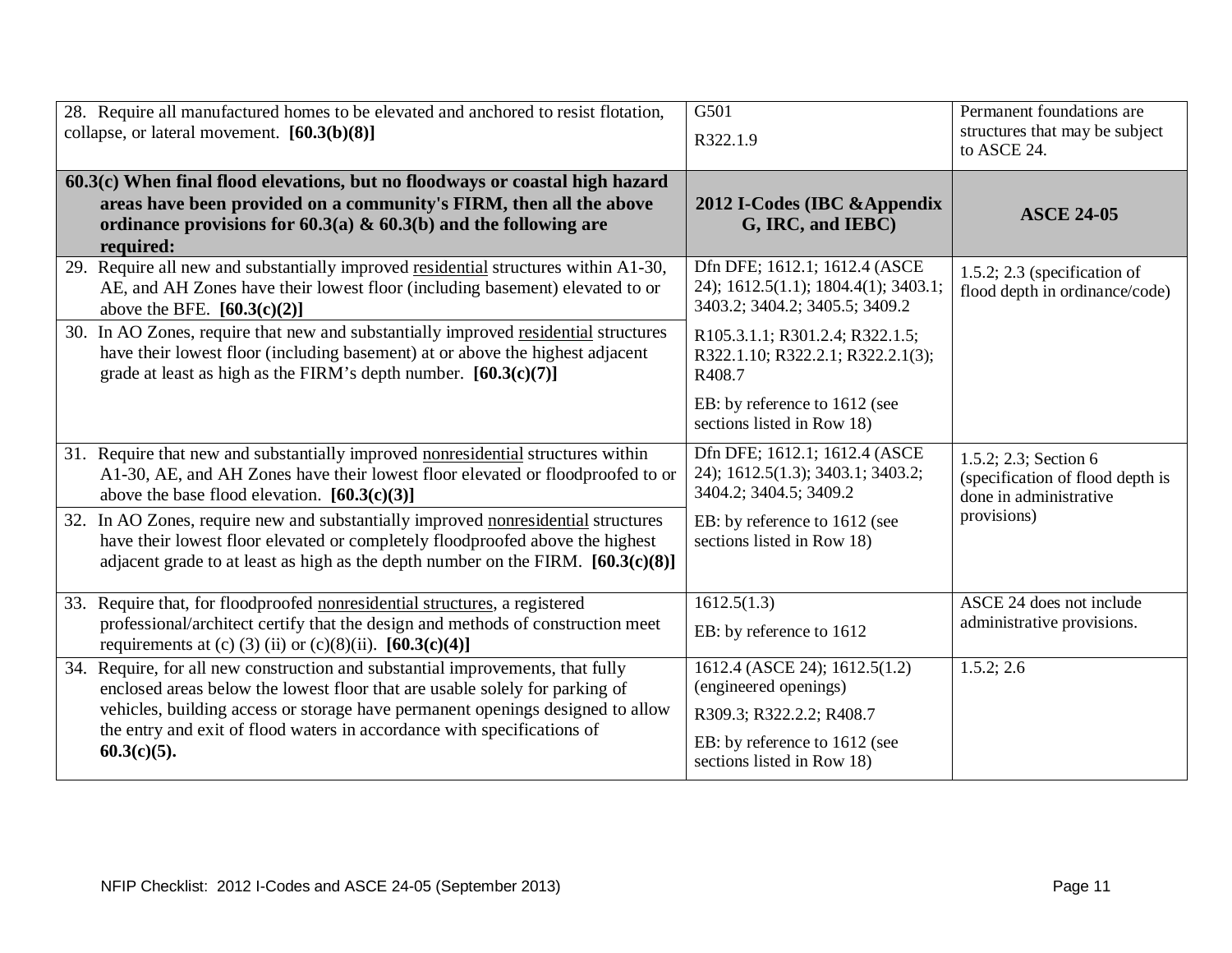| 35. Within Zones A1-30 and AE without a designated floodway, new development<br>shall not be permitted unless it is demonstrated that the cumulative effect of all<br>past and projected development will not increase the BFE by more than 1 foot.<br>[60.3(c)(10)]                                                                                                                                                                                                                                                                                                                                      | 1612.3.2; 1804.4(4)<br>G103.4<br>R106.1.3; R322.1.4.2                                                                                          | 2.2                                                                                                                                                                                                                                   |
|-----------------------------------------------------------------------------------------------------------------------------------------------------------------------------------------------------------------------------------------------------------------------------------------------------------------------------------------------------------------------------------------------------------------------------------------------------------------------------------------------------------------------------------------------------------------------------------------------------------|------------------------------------------------------------------------------------------------------------------------------------------------|---------------------------------------------------------------------------------------------------------------------------------------------------------------------------------------------------------------------------------------|
| 36. In Zones AO and AH, require drainage paths around structures on slopes to<br>guide water away from structures. $[60.3(c)(11)]$                                                                                                                                                                                                                                                                                                                                                                                                                                                                        | 1804.4<br>G401.5<br>R401.3                                                                                                                     | Not within the scope of ASCE<br>24.                                                                                                                                                                                                   |
| 37. Require that manufactured homes placed or substantially improved within A1-<br>30, AH, and AE Zones, which meet one of the following location criteria, to be<br>elevated such that the lowest floor is at or above the BFE and be securely<br>anchored:<br>outside a manufactured home park or subdivision;<br>i.<br>ii. in a new manufactured home park or subdivision;<br>iii. in an expansion to an existing manufactured home park or subdivision;<br>iv. on a site in an existing park which a manufactured home has incurred<br>substantial damage as a result of flood. $[60.3(c)(6)]$        | G501<br>R322.1.9                                                                                                                               | If the foundation for MFH unit<br>is subject to ASCE 24, it would<br>be subject to same elevation,<br>foundation and enclosure<br>requirements as any<br>residential/Category II<br>structure.                                        |
| 38. In A1-30, AH, and AE Zones, require that manufactured homes to be placed or<br>substantially improved in an existing manufactured home park to be elevated so<br>that:<br>the lowest floor is at or above the BFE or<br>1.<br>the chassis is supported by reinforced piers no less than 36 inches above<br>ii.<br>grade and securely anchored. $[60.3(c)(12)]$<br>39. In A1-30, AH, and AE Zones, all recreational vehicles to be placed on a site<br>must be elevated and anchored $or$ be on the site for less than 180 consecutive<br>days $or$ be fully licensed and highway ready. [60.3(c)(14)] | G501 (36" option not provided)<br>R322.1.9 (36" option not provided;<br>per ASCE 24 if in floodway)<br>G601.1 (not authorized in<br>floodways) | If the foundation for MFH unit<br>is subject to ASCE 24, it would<br>be subject to same elevation,<br>foundation and enclosure<br>requirements as any<br>residential/Category II<br>structure.<br>Not within the scope of ASCE<br>24. |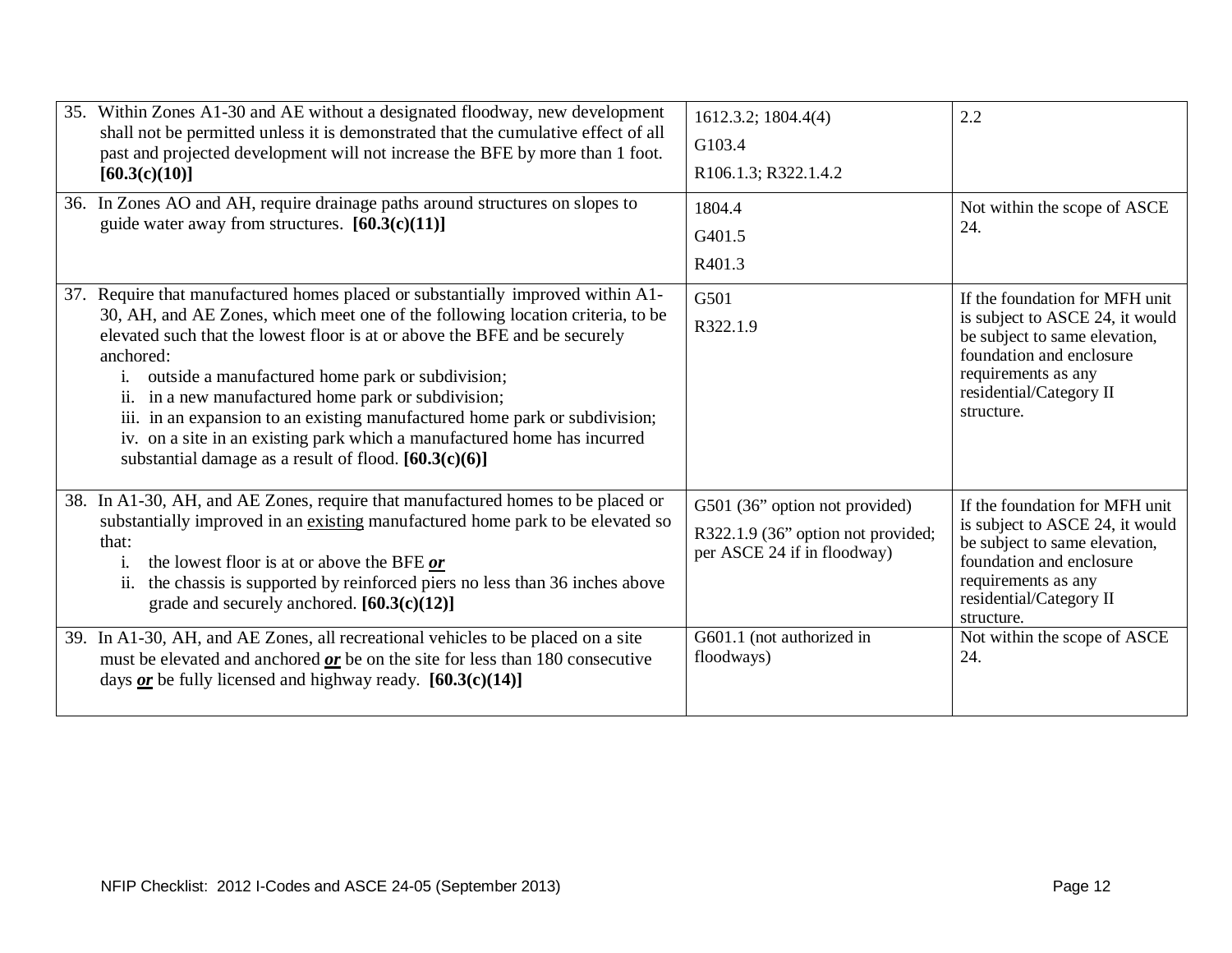| 60.3(d) When final flood elevations and floodway delineations have been<br>provided on a community's FIRM, then all the above ordinance<br>provisions for 60.3(a), 60.3(b) & 60.3(c) and the following are required:                                                                                                                                        | 2012 I-Codes (IBC & Appendix<br>G, IRC, and IEBC)                                          | <b>ASCE 24-05</b>                                      |
|-------------------------------------------------------------------------------------------------------------------------------------------------------------------------------------------------------------------------------------------------------------------------------------------------------------------------------------------------------------|--------------------------------------------------------------------------------------------|--------------------------------------------------------|
| In a regulatory floodway, prohibit any encroachment which would cause any<br>40.<br>increase in the base flood level unless hydrologic and hydraulic analyses prove                                                                                                                                                                                         | 1612.4 (ASCE 24); 1804.4(2)                                                                | 2.2                                                    |
| that the proposed encroachment would not increase flood levels during the base<br>flood discharge. $[60.3(d)(3)]$                                                                                                                                                                                                                                           | G103.5; G103.5.1; G401.1;<br>G801.2 (fences); G801.5 (pre-<br>fab pools); J101.2 (grading) |                                                        |
|                                                                                                                                                                                                                                                                                                                                                             | R106.1.3; R301.2.4; R322.1 (per<br>ASCE 24)                                                |                                                        |
| $60.3(e)$ When final flood elevations $\&$ coastal high hazard areas have been<br>provided on a community's FIRM, then all the above ordinance<br>provisions for 60.3(a), 60.3(b) & 60.3(c) & the following are required:<br>NOTE: If a community has both floodways & coastal high hazard<br>areas, it must meet the requirements of both $60.3(d)$ & (e). | 2012 I-Codes (IBC & Appendix<br>G, IRC, and IEBC)                                          | <b>ASCE 24-05</b>                                      |
| In V1-30, VE, and V Zones, obtain and maintain the elevation of the bottom of<br>41.<br>the lowest <i>horizontal</i> structural member of the lowest floor of all new and                                                                                                                                                                                   | 110.3.3; 110.3.10.1; 104.7;<br>1612.5(2.1)                                                 | ASCE 24 does not include<br>administrative provisions. |
| substantially improved structures. $[60.3(e)(2)]$                                                                                                                                                                                                                                                                                                           | R104.7; R109.1.3; R109.1.6.1;<br>R322.1.10                                                 |                                                        |
|                                                                                                                                                                                                                                                                                                                                                             | EB: by reference to 1612 (see<br>sections listed in Row 18)                                |                                                        |
| 42. In V1-30, VE, and V Zones, require that all new construction and substantial                                                                                                                                                                                                                                                                            | 1612.1; 1612.4 (ASCE 24)                                                                   | 1.5.1; 1.5.2; 1.5.3; 1.6; 4.2; 4.4;                    |
| improvements:<br>(a) Are elevated on pilings/columns so that the bottom of the lowest horizontal                                                                                                                                                                                                                                                            | R322.3; R322.3.2; R322.3.3                                                                 | 4.5; 4.8                                               |
| structural member is at or above the BFE and the piles/column<br>foundation/structure are anchored to resist flotation, collapse & lateral<br>movement due to the effects of wind and water loads acting simultaneously.<br>[60.3(e)(4)]                                                                                                                    | EB: by reference to 1612 (see<br>sections listed in Row 18)                                |                                                        |
| (b) A registered professional engineer/architect shall develop/ review structural                                                                                                                                                                                                                                                                           | 1612.5(2.2)                                                                                | ASCE 24 does not include<br>administrative provisions. |
| design, specs $\&$ plans; and shall certify that the design and methods of<br>construction meet elevation and anchoring requirements at $(e)(4)(i)$ and $(ii)$ .<br>[60.3(e)(4)]                                                                                                                                                                            | R322.3.3; R322.3.6<br>EB: by reference to 1612                                             |                                                        |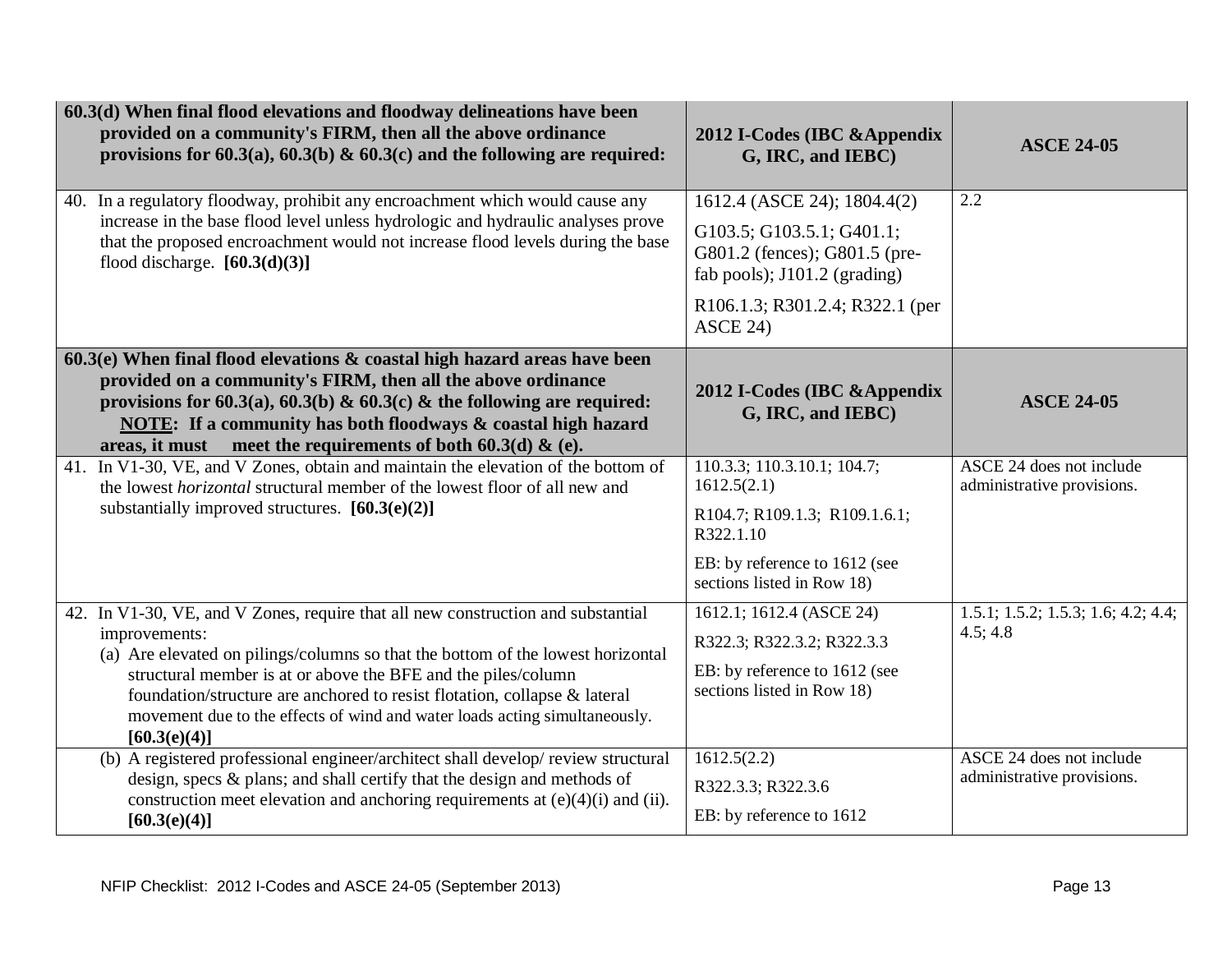| (c) Have the space below the lowest floor either free of obstruction or<br>constructed with non-supporting breakaway walls. Such enclosed space              | 1403.6; 1612.4 (ASCE 24);<br>1612.5(2.3); 1804.4(3)         | 4.5.1; 4.5.4; 4.6                                                |
|--------------------------------------------------------------------------------------------------------------------------------------------------------------|-------------------------------------------------------------|------------------------------------------------------------------|
| shall be useable solely for parking, building access, or storage. $[60.3(e)(5)]$                                                                             | R322.3.2; R322.3.4; R322.3.5                                |                                                                  |
|                                                                                                                                                              | EB: by reference to 1612 (see<br>sections listed in Row 18) |                                                                  |
| (d) All new construction is landward of the reach of mean high tide.                                                                                         | 1612.4 (ASCE 24)                                            | 4.3(1)                                                           |
| [60.3(e)(3)]                                                                                                                                                 | G401.2                                                      |                                                                  |
|                                                                                                                                                              | R322.3.1(1)                                                 |                                                                  |
| (e) Prohibit use of fill for structural support. $[60.3(e)(6)]$                                                                                              | 1612.4 (ASCE 24)                                            | 4.5.4                                                            |
|                                                                                                                                                              | G401.2                                                      |                                                                  |
|                                                                                                                                                              | R322.3.2(3)                                                 |                                                                  |
|                                                                                                                                                              | EB: by reference to 1612                                    |                                                                  |
| Prohibit alteration of sand dunes and mangrove stands which would increase<br>(f)                                                                            | 1612.4 (ASCE 24)                                            | 4.3(3); 4.5.4                                                    |
| potential flood damage. [60.3(e)(7)]                                                                                                                         | G103.7                                                      |                                                                  |
|                                                                                                                                                              | R322.3.1(2)                                                 |                                                                  |
| 43. Require that manufactured homes placed or substantially improved within V1-                                                                              | G501                                                        | If the foundation for MFH unit                                   |
| 30, VE, and V Zones, which meet one of the following location criteria, meet<br>the V Zone standards in $60.3(e)(2)$ through $(e)(7)$ :                      | R322.1.9                                                    | is subject to ASCE 24, it would<br>be subject to same elevation, |
| outside a manufactured home park or subdivision;                                                                                                             |                                                             | foundation and enclosure                                         |
| in a new manufactured home park or subdivision;<br>$\overline{\mathbf{u}}$ .                                                                                 |                                                             | requirements as any<br>residential/Category II                   |
| in an expansion to an existing manufactured home park or subdivision;<br>111.<br>on a site in an existing park which a manufactured home has incurred<br>1V. |                                                             | structure.                                                       |
| substantial damage as a result of flood. $[60.3(e)(8)]$                                                                                                      |                                                             |                                                                  |
|                                                                                                                                                              |                                                             |                                                                  |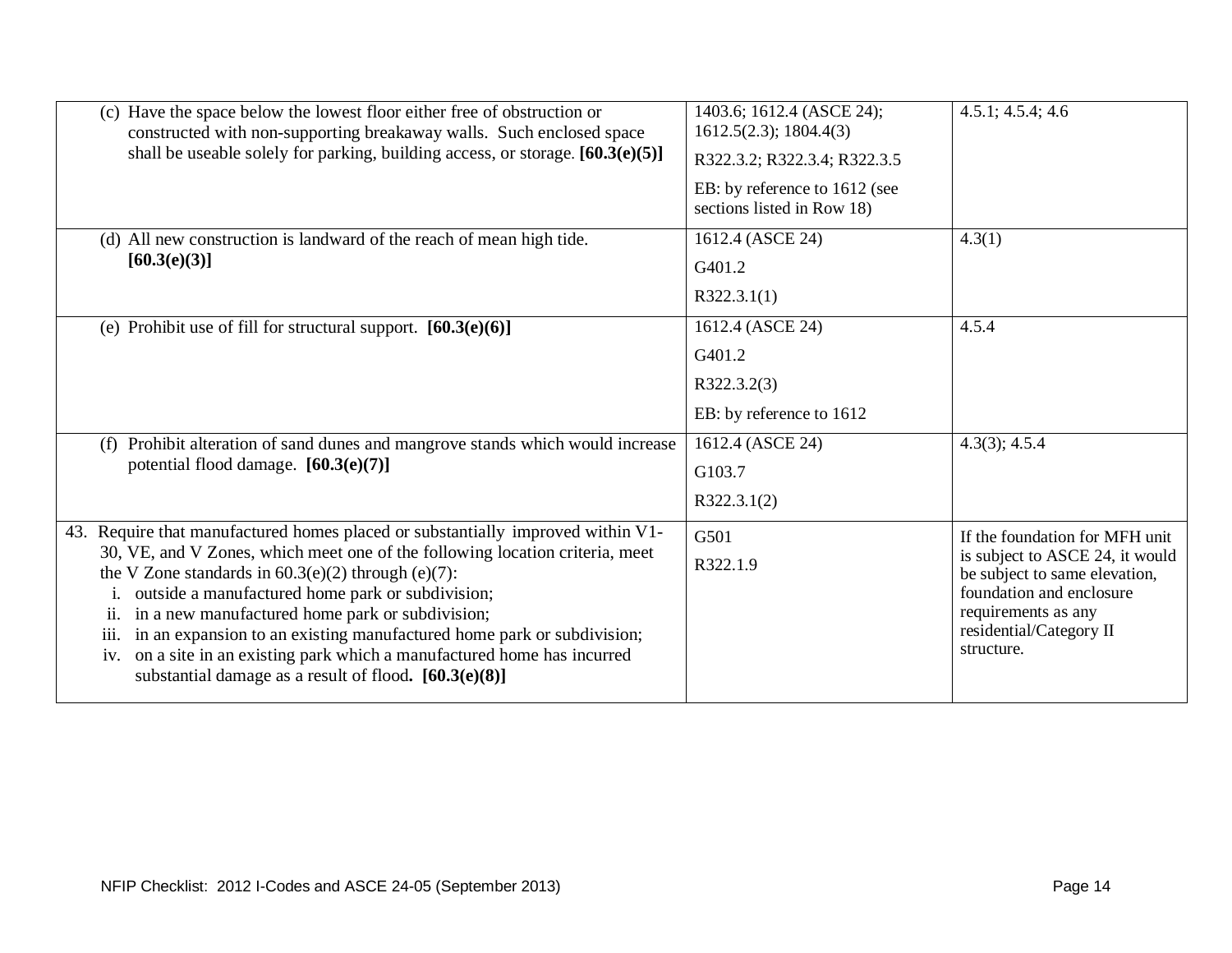| 44. In V1-30, VE and V Zones, require that manufactured homes to be placed or<br>substantially improved in an existing manufactured home park to be elevated so<br>that:<br>i. the lowest floor is at or above the BFE, $or$<br>ii. the chassis is supported by reinforced piers no less than 36 inches above<br>grade and securely anchored. $[60.3(e)(8)(iv); 60.3(c)(12)]$ | G501 (36" option not provided)<br>R322.1.9 (36" option not provided) | If the foundation for MFH unit<br>is subject to ASCE 24, it would<br>be subject to same elevation,<br>foundation and enclosure<br>requirements as any<br>residential/Category II<br>structure. |
|-------------------------------------------------------------------------------------------------------------------------------------------------------------------------------------------------------------------------------------------------------------------------------------------------------------------------------------------------------------------------------|----------------------------------------------------------------------|------------------------------------------------------------------------------------------------------------------------------------------------------------------------------------------------|
| 45. In V1-30, VE, and V Zones, all recreational vehicles to be placed on a site must<br>be elevated and anchored $\sigma r$ be on the site for less than 180 consecutive days $\sigma r$<br>be fully licensed & highway ready. $[60.3(e)(9)]$                                                                                                                                 | G601.1 (not permitted in Zone V)                                     | Recreational vehicles are not<br>within the scope of ASCE 24.                                                                                                                                  |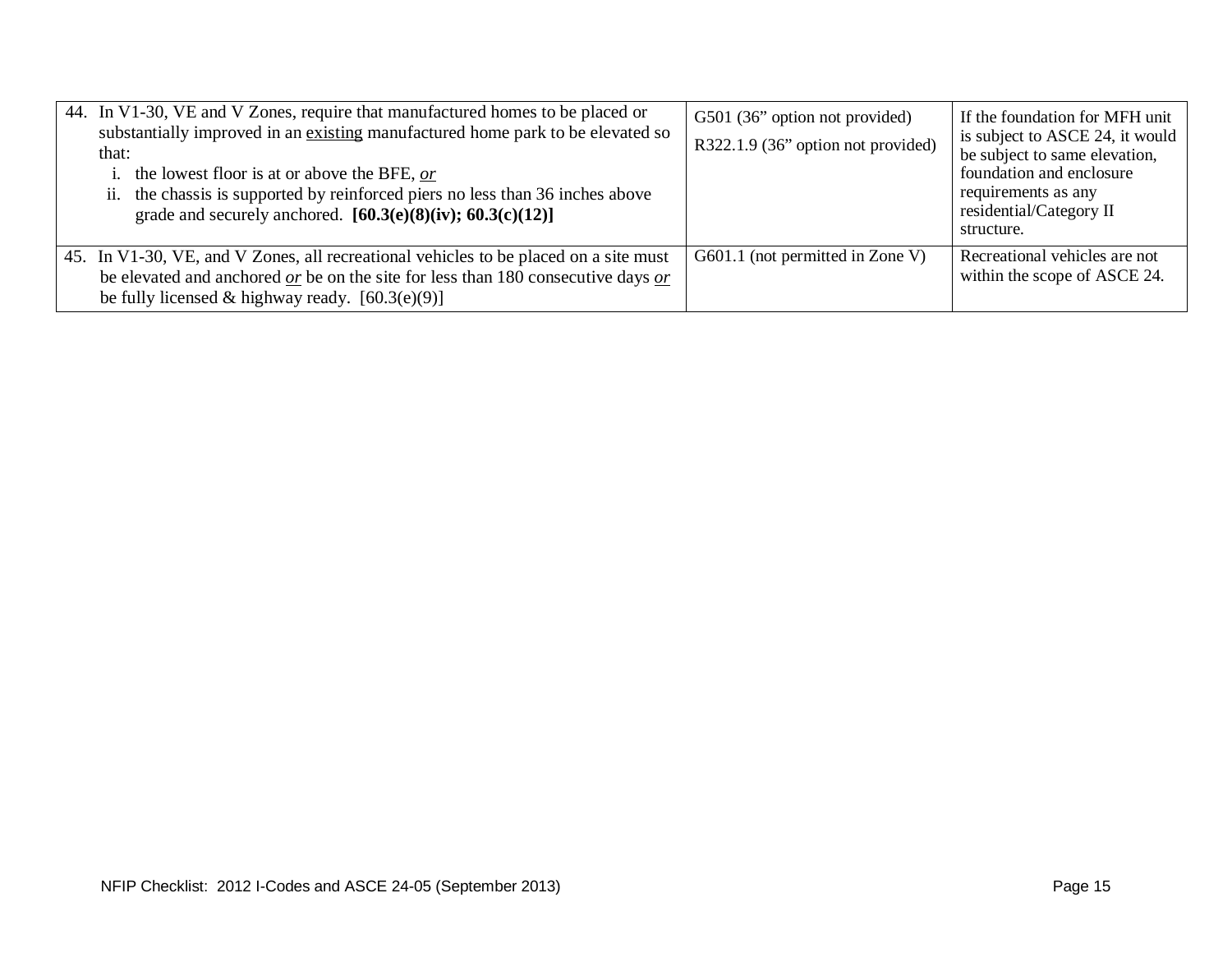## <span id="page-15-1"></span><span id="page-15-0"></span>**NFIP- 2012 I-Codes and ASCE 24 Checklist - Definitions** IBC (and Appendix G), IMC, IPC, IFGC, IRC, and IEBC

IBC 201.3 states that terms not defined in the IBC may be defined in the IFGC, IFC, IMC, or IPC; and IBC 201.4 states that terms not defined "shall have ordinarily accepted meanings such as the context implies."

The IRC "defines" many terms where they are used, rather than separate definitions in Section 202. Also, IRC R201.3 specifies that terms not defined in IRC have meaning in other codes (i.e., IBC); and IRC R201.4 which repeats that terms not defined in IRC or other codes "shall have ordinarily accepted meanings such as the context implies."

The IEBC also defines addition, alteration, change of occupancy, rehabilitation, repair—some of those terms (and others) are used in the definition of substantial improvement.

| <b>Definitions Pertinent to</b><br><b>Regulating FHAs</b> | In 44<br><b>CFR</b><br>\$59.1? | IBC/24<br>section <sup>1</sup> | <b>IRC</b><br>section | <b>IEBC</b><br>section <sup>2</sup> | <b>Notes</b>                                             |
|-----------------------------------------------------------|--------------------------------|--------------------------------|-----------------------|-------------------------------------|----------------------------------------------------------|
| <b>BASE FLOOD</b>                                         | Y                              | 1612.2                         | N/A                   | N/A                                 |                                                          |
|                                                           |                                | A1.2                           |                       |                                     |                                                          |
| <b>BASE FLOOD</b>                                         | N                              | 1612.2                         | R322.1.4              | N/A                                 |                                                          |
| <b>ELEVATION</b>                                          |                                | A1.2                           |                       |                                     |                                                          |
| <b>BASEMENT</b>                                           | Y                              | 1612.2                         | R322.2.1              | N/A                                 | IRC usage conveys definition                             |
|                                                           |                                | A1.2                           |                       |                                     |                                                          |
| <b>COASTAL HIGH</b>                                       | Y                              | 1612.2                         | R322.3                | N/A                                 | IBC (see Flood Hazard Area Subject to High Velocity Wave |
| <b>HAZARD AREA</b> (see                                   |                                | A1.2                           |                       |                                     | Action)                                                  |
| note)                                                     |                                |                                |                       |                                     |                                                          |
| <b>DESIGN FLOOD</b>                                       | N                              | 1612.2                         | R322.1.4              | N/A                                 |                                                          |
|                                                           |                                | A1.2                           |                       |                                     |                                                          |
| <b>DESIGN FLOOD</b>                                       | N                              | 1612.2                         | R322.1.4              | N/A                                 |                                                          |
| <b>ELEVATION</b>                                          |                                | A1.2                           |                       |                                     |                                                          |
| <b>DEVELOPED AREA</b>                                     | Y                              | See note                       | See note              | N/A                                 | used in NFIP only in A99 zones                           |

 $1$  ASCE 24-05 definitions are in Sec. 1.2 (shown "A1.2"); this chart does not show all definitions in ASCE 24-05.

 $^{2}$  The IEBC refers generally to IBC for flood resistant provisions for compliance; thus, this checklist includes only definitions used to make that reference.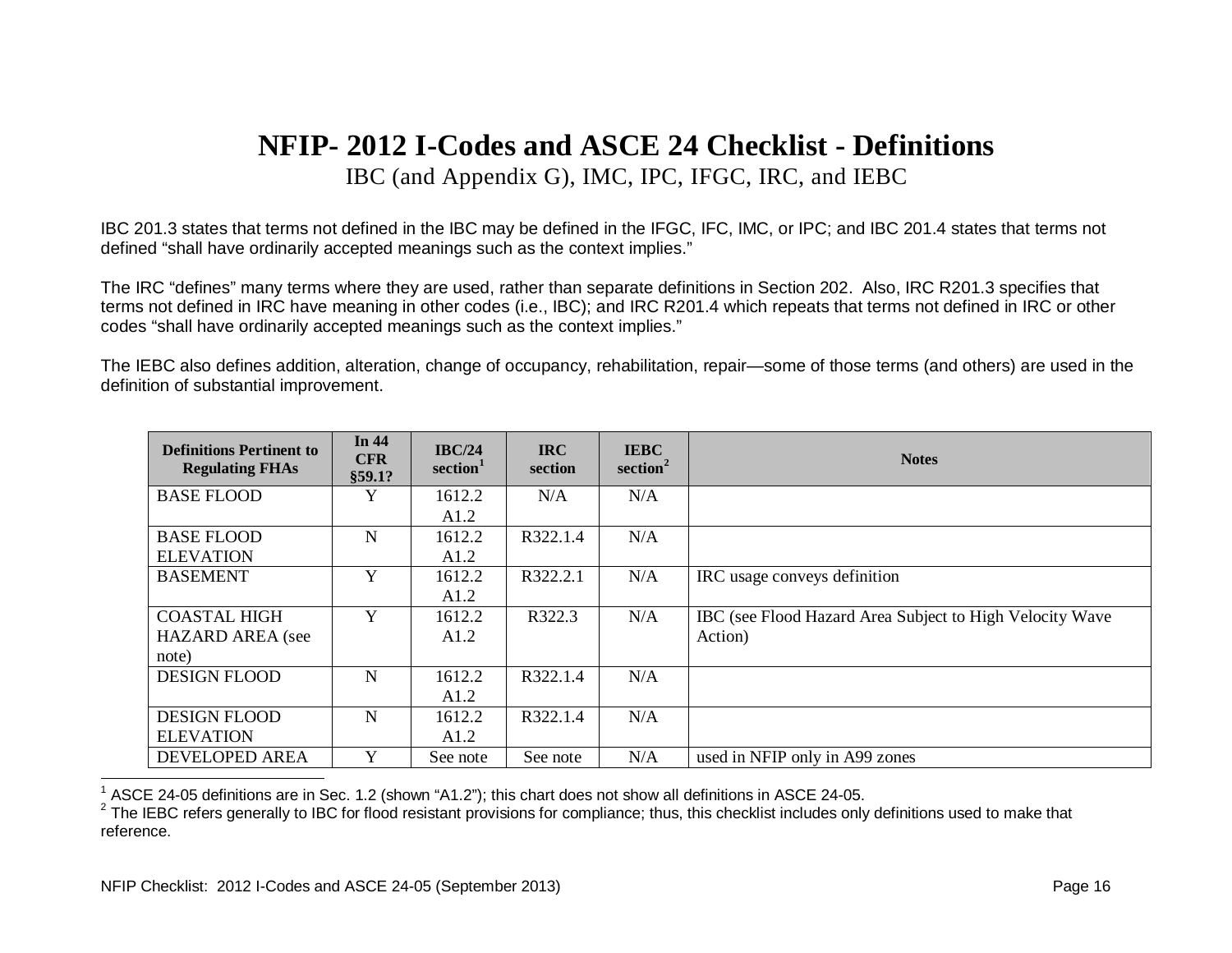| <b>Definitions Pertinent to</b><br><b>Regulating FHAs</b> | In 44<br><b>CFR</b><br>§59.1? | <b>IBC/24</b><br>section <sup>1</sup> | <b>IRC</b><br>section | <b>IEBC</b><br>section <sup>2</sup> | <b>Notes</b>                                                      |
|-----------------------------------------------------------|-------------------------------|---------------------------------------|-----------------------|-------------------------------------|-------------------------------------------------------------------|
| <b>DEVELOPMENT</b>                                        | Y                             | App G201                              | N/A                   | N/A                                 |                                                                   |
| DRY FLOOD-                                                | $\overline{N}$                | 1612.2                                | N/A                   | N/A                                 | The definition for "dry floodproofing" (IBC and ASCE 24) is       |
| PROOFING (see                                             | See note                      | A1.2                                  |                       |                                     | equivalent to NFIP definition "floodproofing."                    |
| FLOODPROOFING)                                            |                               |                                       |                       |                                     |                                                                   |
| <b>EXISTING</b>                                           | Y                             | 202;                                  | See note              | See note                            | IBC and IEBC define "Existing Building. A building erected        |
| <b>CONSTRUCTION</b> (see                                  |                               | 1612.2                                |                       |                                     | prior to the date of adoption of the appropriate code, or one for |
| <b>EXISTING</b>                                           |                               |                                       |                       |                                     | which a legal building permit has been issued."                   |
| STRUCTURE)                                                |                               |                                       |                       |                                     | IRC uses the term (R102.7, R105.3.1.1, R112.2.1, AJ102.5)         |
| <b>EXISTING</b>                                           | Y                             | See note                              | See note              | N/A                                 | IBC Appendix G and IRC treat all MFH the same, regardless of      |
| <b>MANUFACTURED</b>                                       |                               |                                       |                       |                                     | location (does not have the 36" option)                           |
| <b>HOME PARK OR</b>                                       |                               |                                       |                       |                                     |                                                                   |
| <b>SUBDIVISION</b>                                        |                               |                                       |                       |                                     |                                                                   |
| <b>EXPANSION TO AN</b>                                    | Y                             | See note                              | See note              | N/A                                 | IBC Appendix G and IRC treat all MFH the same, regardless of      |
| <b>EXISTING</b>                                           |                               |                                       |                       |                                     | location (does not have the 36" option)                           |
| <b>MANUFACTURED</b>                                       |                               |                                       |                       |                                     |                                                                   |
| <b>HOME PARK OR</b>                                       |                               |                                       |                       |                                     |                                                                   |
| <b>SUBDIVISION</b>                                        |                               |                                       |                       |                                     |                                                                   |
| <b>EXISTING</b>                                           | $\mathbf N$                   | 1612.2                                | R <sub>101.2</sub>    | EB202                               | IBC definition does not mean "pre-FIRM." See notes for            |
| <b>STRUCTURE</b> (see                                     |                               |                                       | See note              |                                     | "Existing Construction."                                          |
| <b>EXISTING</b>                                           |                               |                                       |                       |                                     | IRC scope includes work on existing buildings.                    |
| CONSTRUCTION)                                             |                               |                                       |                       |                                     |                                                                   |
| FLOOD or                                                  | Y                             | 1612.2                                | See note              | N/A                                 | IRC does not use the term "flood" as a noun.                      |
| <b>FLOODING</b>                                           |                               | A1.2                                  |                       |                                     |                                                                   |
| FLOOD DAMAGE-                                             | $\overline{N}$                | 1612.2                                | R322.1.8              | N/A                                 |                                                                   |
| <b>RESISTANT</b>                                          |                               | A1.2                                  |                       |                                     |                                                                   |
| <b>MATERIALS</b>                                          |                               |                                       |                       |                                     |                                                                   |
| <b>FLOOD HAZARD</b>                                       | $\mathbf N$                   | 1612.2                                | R106.1.3;             | EB202                               | IBC (synonymous with SFHA if $DFE = BFE$ )                        |
| <b>AREA</b>                                               |                               | A1.2                                  | Table                 |                                     |                                                                   |
|                                                           |                               |                                       | R301.2(1)             |                                     |                                                                   |
| <b>FLOOD HAZARD</b>                                       | $\overline{N}$                | 1612.2                                | R322.3                | N/A                                 | IBC (synonymous with "Coastal High Hazard Area")                  |
| <b>AREA SUBJECT TO</b>                                    |                               | See note                              | (Coastal              |                                     |                                                                   |
| <b>HIGH-VELOCITY</b>                                      |                               |                                       | High                  |                                     |                                                                   |
| <b>WAVE ACTION</b> (see                                   |                               |                                       | Hazard                |                                     |                                                                   |
| CHHA)                                                     |                               |                                       | Area)                 |                                     |                                                                   |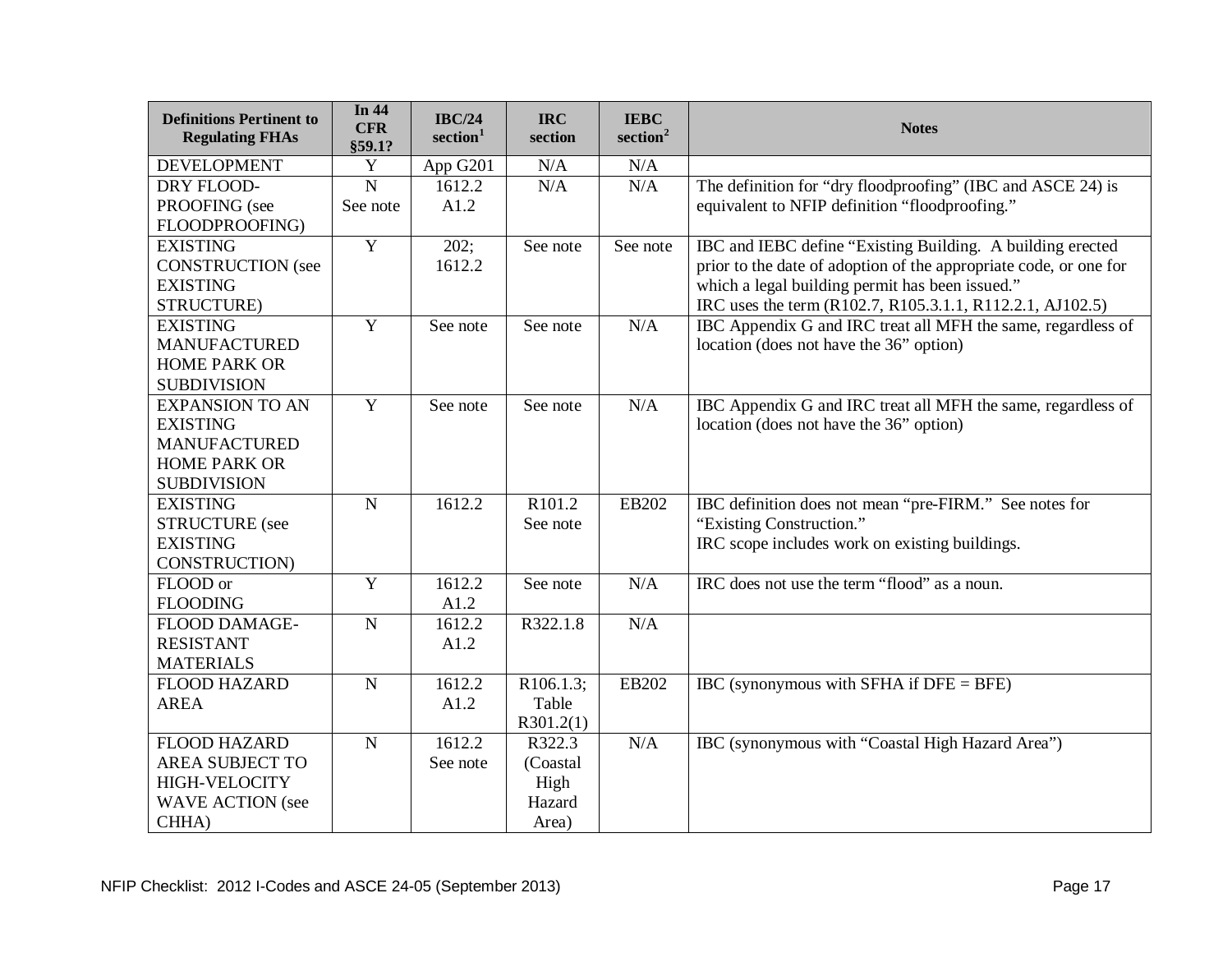| <b>Definitions Pertinent to</b><br><b>Regulating FHAs</b> | In 44<br><b>CFR</b><br>\$59.1? | <b>IBC/24</b><br>section <sup>1</sup> | <b>IRC</b><br>section | <b>IEBC</b><br>section <sup>2</sup> | <b>Notes</b>                                                    |
|-----------------------------------------------------------|--------------------------------|---------------------------------------|-----------------------|-------------------------------------|-----------------------------------------------------------------|
| <b>FLOOD HAZARD</b>                                       | $\overline{Y}$                 | See note                              | See note              | N/A                                 | Through adoption of maps.                                       |
| <b>BOUNDARY MAP</b>                                       |                                |                                       |                       |                                     |                                                                 |
| (FHBM)                                                    |                                |                                       |                       |                                     |                                                                 |
| <b>FLOOD INSURANCE</b>                                    | Y                              | 1612.2                                | Table                 | N/A                                 |                                                                 |
| <b>RATE MAP (FIRM)</b>                                    |                                | A1.2                                  | R301.2(1)             |                                     |                                                                 |
| <b>FLOOD INSURANCE</b>                                    | $\overline{Y}$                 | 1612.2                                | Table                 | N/A                                 | 44 CFR 59.1 defines "Flood elevation study" and Flood           |
| <b>STUDY</b>                                              | See note                       | A1.2                                  | R301.2(1)             |                                     | Insurance Study is equivalent.                                  |
| <b>FLOOD PROOFING</b>                                     | $\overline{Y}$                 | 1612.2                                | N/A                   | N/A                                 | The definition for "dry floodproofing" (IBC and ASCE 24) is     |
| (see DRY FLOOD-                                           | See note                       | A1.2                                  |                       |                                     | equivalent to NFIP definition "floodproofing."                  |
| PROOFING)                                                 |                                |                                       |                       |                                     |                                                                 |
| <b>FLOODWAY</b>                                           | Y                              | 1612.2<br>A1.2                        | See note              | N/A                                 | IRC uses the term and requires compliance with ASCE 24.         |
| <b>FREEBOARD</b>                                          | $\overline{Y}$                 | See note                              | See note              | N/A                                 | As used in NFIP regulations, this term is related to protection |
|                                                           | See note                       |                                       |                       |                                     | level of levees.                                                |
|                                                           |                                |                                       |                       |                                     | IBC and ASCE 24 do not use the term, although additional        |
|                                                           |                                |                                       |                       |                                     | height above minimum is built into the elevation tables.        |
|                                                           |                                |                                       |                       |                                     | IRC does not use the term; calls for additional 1-ft if CAZ     |
|                                                           |                                |                                       |                       |                                     | designated and in Zone V depending orientation of LHSM.         |
| <b>FUNCTIONALLY</b>                                       | $\mathbf N$                    | App G201                              | See note              | N/A                                 | IRC scope includes only 1- and 2-family dwellings and certain   |
| <b>DEPENDENT</b>                                          |                                |                                       |                       |                                     | townhomes.                                                      |
| <b>FACILITY</b>                                           |                                |                                       |                       |                                     |                                                                 |
| <b>HIGHEST ADJACENT</b>                                   | Y                              | A1.2                                  | R322.2.1              | N/A                                 |                                                                 |
| <b>GRADE</b>                                              |                                |                                       |                       |                                     |                                                                 |
| <b>HISTORIC</b>                                           | $\overline{Y}$                 | 202                                   | R112.2.1              | N/A                                 | The IBC general definition in 202 refers to 3409 and 3411.9;    |
| <b>STRUCTURES</b>                                         |                                | A1.2                                  |                       |                                     | and 3409.2 Flood hazard areas, has language similar to 59.1.    |
| <b>LOWEST FLOOR</b>                                       | $\overline{Y}$                 | 1612.2                                | R322.1.5              | N/A                                 |                                                                 |
|                                                           |                                |                                       |                       |                                     |                                                                 |
| <b>MANUFACTURED</b>                                       | $\mathbf Y$                    | App G201                              | R202,                 | N/A                                 | See IBC Appendix G. 59.1 states "not a 'recreational vehicle"   |
| <b>HOME</b>                                               |                                |                                       | R322.1.9              |                                     | which is not in IBC Appendix G.                                 |
| <b>MANUFACTURED</b>                                       | Y                              | App G201                              | See note              | N/A                                 | IBC Appendix G and IRC treat all MFH the same, regardless of    |
| <b>HOME PARK OR</b>                                       |                                |                                       |                       |                                     | location (does not have the 36" option                          |
| <b>SUBDIVISION</b>                                        |                                |                                       |                       |                                     |                                                                 |
| MUDSLIDE (mud                                             | $\overline{Y}$                 | A1.2                                  | See note              | N/A                                 | I-Code flood provisions apply in FHAs on adopted maps; FEMA     |
| flood, mudflow)                                           |                                |                                       |                       |                                     | has not delineated mudslide areas.                              |